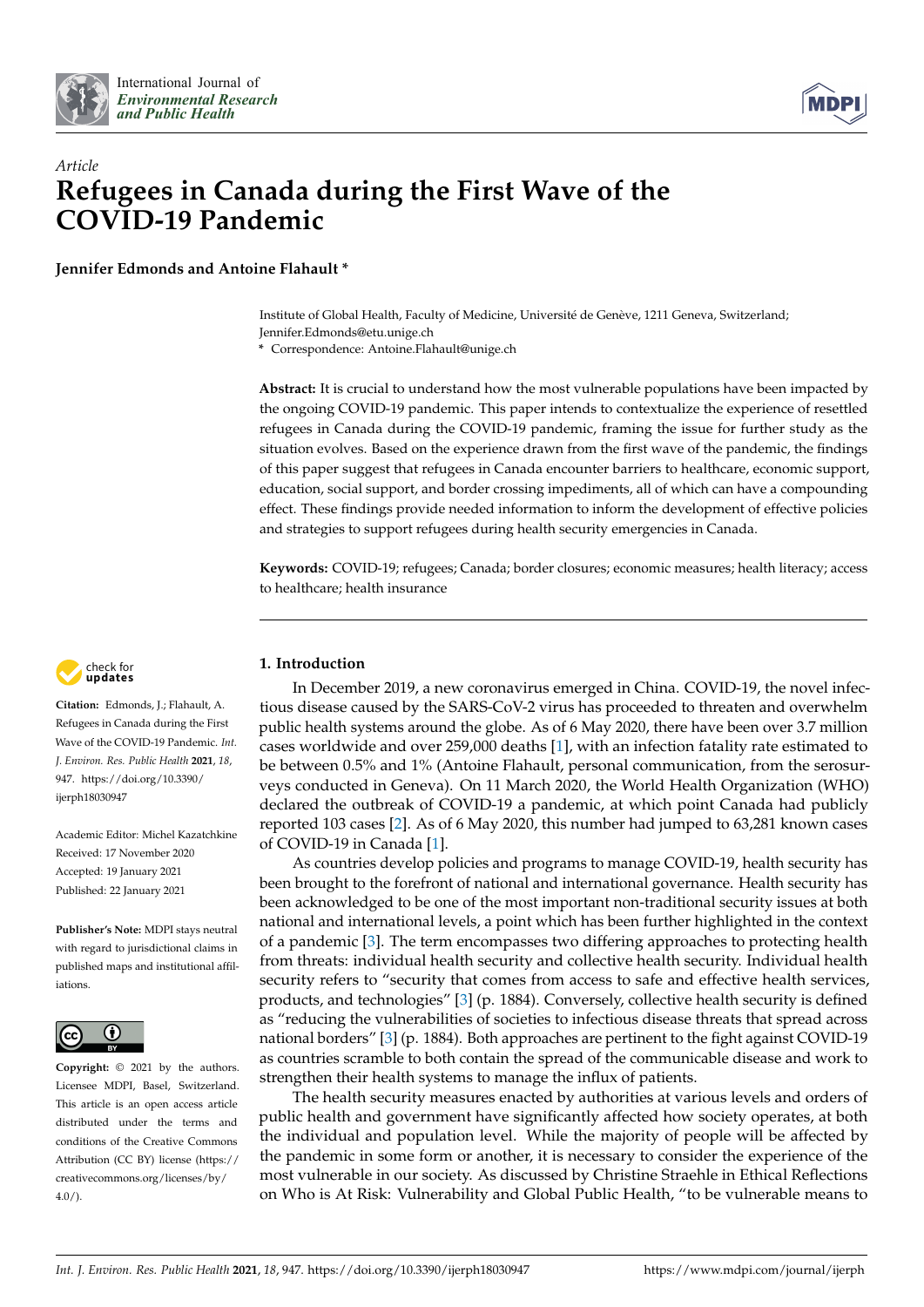be unable to protect one's fundamental interests effectively" [\[4\]](#page-11-3) (p. 196). Straehle goes further to point out that there are some whose very circumstances make them more open to harm, affecting their ability to protect their fundamental interests. It is this notion of circumstantial vulnerability that is fundamental to the aims of this paper, focusing on the experience of refugees in Canada [\[4\]](#page-11-3).

As of June 2019, there were over 25.9 million refugees globally, a number that is projected to grow [\[5\]](#page-11-4). While the majority of refugees are hosted in low- and middleincome countries, resettlement efforts in high-income countries have greatly increased in the past few years [\[6\]](#page-11-5). For instance, in 2018, 92,400 refugees were resettled in 25 countries, with Canada admitting the most (28,100) [\[7\]](#page-11-6). As one of the top destinations for refugee resettlement in the world, it is necessary to examine the experience of refugees in Canada during this pandemic. This paper will demonstrate that refugees are a circumstantially vulnerable group, aiming to explore how refugees resettled in Canada are impacted by the health security measures enacted to manage the COVID-19 pandemic.

This paper endeavours to frame the issue for future research, but not to assess the impact of the health security measures themselves, or to evaluate which methods were more or less effective than others in the effort to combat COVID-19. As COVID-19 is an evolving situation, this paper aims to outline the importance of considering the experience of the refugee in Canada during the COVID-19 pandemic. A deeper analysis of the impact of the health security measures enacted is an area for further research.

#### **2. Materials and Methods**

Looking at Canada's experience as a case study, a scoping review of peer-reviewed and grey literature related to the challenges facing resettled refugees during the firstwave of the pandemic was conducted. Refugees are defined as those "who [are] unable or unwilling to return to their country of origin owing to a well-founded fear of being persecuted for reasons of race, religion, nationality, membership of a particular social group, or political opinion" [\[8\]](#page-11-7) (p. 3). Aiming to provide a holistic understanding of the issue, scholarship from different disciplines was used throughout the manuscript, including education, international relations, economics, healthcare, religion, and sociology.

#### *2.1. Search Strategy*

The literature was retrieved from a structured search of biomedical databases and the Web.

An initial search of biomedical databases (PubMed and JSTOR) focusing on the articles' titles was conducted. The following keywords had to be present in the title: "COVID-19; refugees." Articles had to be written in English or French. We searched for articles, reports or editorials, published between January 2020 to May 2020. The scope was then broadened through a second search, including all fields in the search (search methods selection process is summarized in Figure [1\)](#page-2-0). The last search was conducted on 15 May 2020. This search revealed scant literature, in large part due to the newness of the virus.

In order to find potentially additional relevant sources, a screening and identification of primary sources and publications from academic journals outside the aforementioned timeline was undertaken. The Government of Canada was a prominent source for contextual information regarding the Canadian refugee process.

## *2.2. Exclusion Criteria*

Exclusion criteria was developed to identify literature relevant for consideration within the review. Literature was excluded that focused on refugee camps rather than resettled refugees. As well, it was not included if it did not comply with the geographic area or definition of refugees relevant to this paper.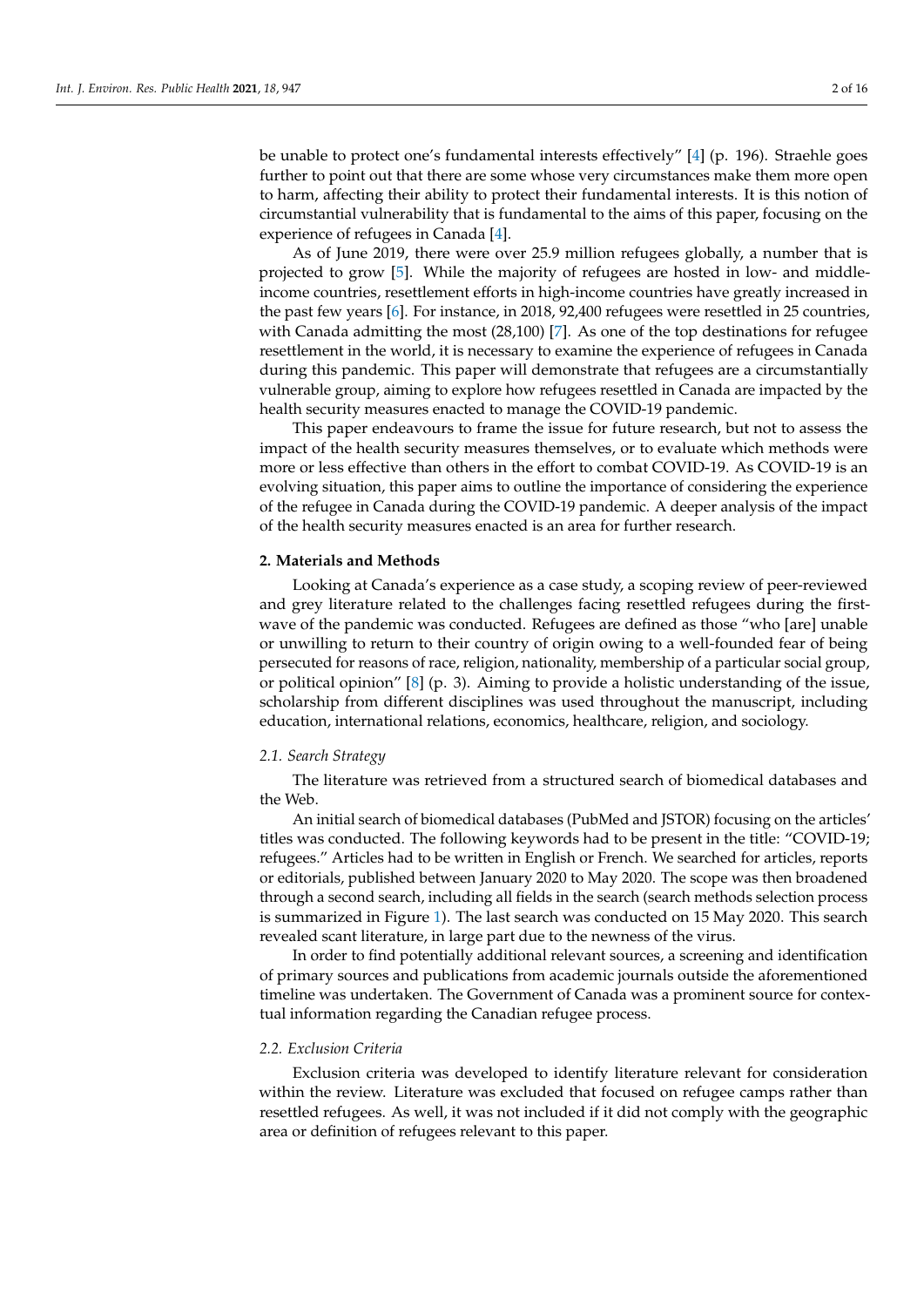<span id="page-2-0"></span>

Figure 1. Process of selection of reviewed records.

#### *2.3. Data Extraction*

For data extraction, an excel spreadsheet was used to complete the following information: Title, Author(s), Date of publication, Study location focus, Type of document, Main topic, Population.

## **3. Results**

## *3.1. Brief Overview of the Refugee Resettlement Programs in Canada*

Refugees resettling in Canada are either government sponsored, privately sponsored, or part of the Blended Visa Office-Referred (BVOR) program. In the Government-Assisted Refugees (GAR) program, resettlement support is entirely the responsibility of the Government of Canada or the Province of Quebec. Immigration, Refugees and Citizenship Canada (IRCC) provides funding to non-government agencies who deliver this support [\[9\]](#page-11-8). In contrast, Privately Sponsored Refugees (PSR) are funded by a group of people in Canada who volunteer "to give emotional and income support to the refugees for the full sponsorship period" [\[10\]](#page-11-9). Since its inception 40 years ago, the PSR program has supported over 327,000 refugees resettling in Canada [\[11\]](#page-11-10). The sponsorship period for both the GAR and PSR programs is usually one year. A union of the GAR and PSR programs, the BVOR program, involves support from both the government and private sponsors, who each supply 6 months of financial support. As well, private sponsors must provide a full year of social and emotional support [\[12\]](#page-11-11). Generally, privately sponsored refugees have better earning and employment outcomes than those sponsored by the government because of the integrative nature of the program [\[13\]](#page-11-12). The Canadian government creates an annual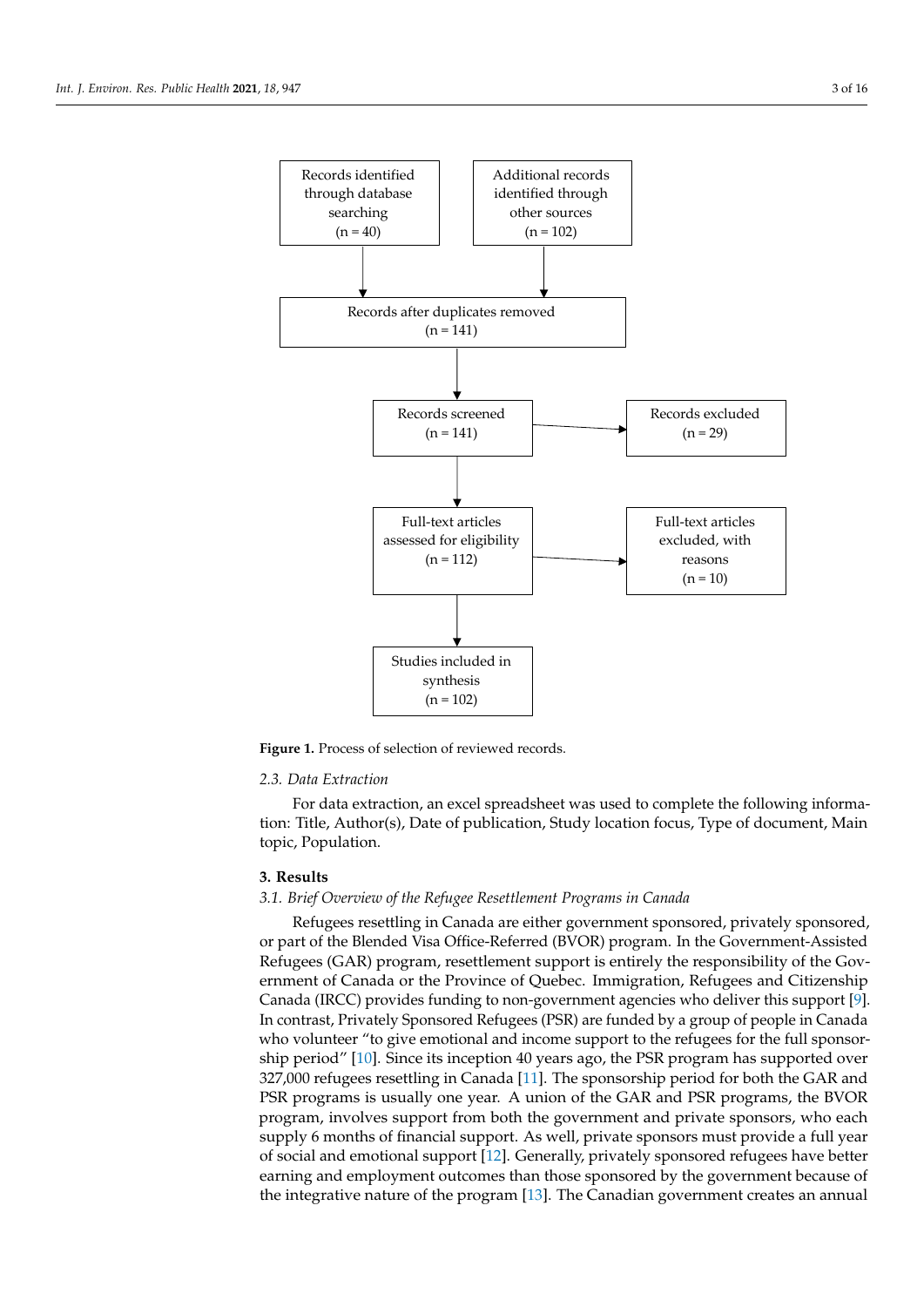target for each category. The 2019–2021 Immigration Levels Plan currently aims to intake 51,700 refugees and protected persons in 2021: 10,700 GARs, 20,000 PSRs, 1000 BVORs, and 20,000 protected persons in Canada and dependents abroad [\[14\]](#page-11-13).

The In-Canada Asylum Program allows asylum seekers in Canada to make a refugee claim at a port of entry or at an in-land office [\[15\]](#page-11-14). However, in 2004, an agreement between the United States and Canada, the Safe Third Party Agreement, came into effect, requiring refugee claimants "to request refugee protection in the first safe country they arrive in" [\[16\]](#page-11-15). Accordingly, asylum seekers attempting to enter Canada via a port of entry along the Canada-United States border do not meet the eligibility requirements to file a refugee claim and will be returned to the United States. The Safe Third Party Agreement has been met with controversy in recent years, as refugee advocates denounce the claim that the United States is a safe country for all refugees [\[17\]](#page-12-0).

#### *3.2. Access to Healthcare*

Diseases do not affect everyone equally, and COVID-19 is no different. Infectious diseases often impact marginalized populations disproportionately, highlighting inequities in access to care and the importance of social determinants of health. Consider TB, a curable disease which kills millions annually. This disease largely affects marginalized populations, such as the socially and/or economically excluded, particularly thriving in conditions of poverty [\[18\]](#page-12-1). In Canada, these health inequities are often highlighted when the health of First Nations, Inuit, and Metis is compared against that of the general population. For example, in 2014, the Inuit population had a rate of new or retreatment cases of TB that was almost 50 times higher than that of the overall Canadian population [\[19\]](#page-12-2). Vulnerable groups are often hit hardest by disease, a pattern further underscored during the COVID-19 pandemic.

Individual health security measures ensuring access to a strong health care system for the entire population are critical for success in public health, especially within the context of a pandemic. The provision of quality healthcare for all provides a level of security for all, not just the ones in need. If everyone has access to evidence-based information, diagnostic tests and care, the SARS-CoV-2 virus will be less able to transmit freely throughout the population and infect others. This is particularly important for resettled refugees who are often managing a variety of acute and chronic diseases such as tuberculosis (TB), malaria, hepatitis, intestinal parasites, nutritional deficiencies, diabetes, and hypertension [\[20,](#page-12-3)[21\]](#page-12-4). Knowing that comorbidities such as cardiovascular disease, obesity, and diabetes are major risk factors for COVID-19, ensuring access to healthcare services among high-risk groups such as refugees is key to effectively managing the pandemic [\[22\]](#page-12-5). Singapore, which had previously been lauded for its handling of the pandemic, has recently seen an increase in cases from migrant workers. The Ministry of Health reported on 6 May 2020 that 88% of the cases nationwide were in migrant worker dormitories, thereby illustrating the importance of ensuring healthcare access for the most vulnerable [\[23\]](#page-12-6). This need has been highlighted in Canada by the preliminary data released on 5 May 2020, indicating that areas with higher numbers of recent immigrants (including refugee groups) and low-income earners in Toronto, Ontario, have experienced higher rates of COVID-19 infections and hospitalizations [\[24\]](#page-12-7). In Toronto, the low-income earning quintile had 113 cases per 100,000 people, compared to 73 cases per 100,000 people in the highestincome quintile. Applying the same process to newcomer data, Toronto Public Health found similar results indicating being a newcomer to Canada was a risk factor: areas with more recent immigrants had more COVID-19 cases (104 cases per 100,000 people) while areas with less recent immigrants had less COVID-19 cases (69 per 100,000 people) [\[25\]](#page-12-8). As a disproportionately impacted group, it is essential that the equity in access to health care for newcomers, including refugees, is examined.

#### *3.3. Health Insurance*

The modern Canadian healthcare system was founded on the principle of providing care on the basis of need rather than ability to pay [\[26\]](#page-12-9). It is a publicly funded decentralized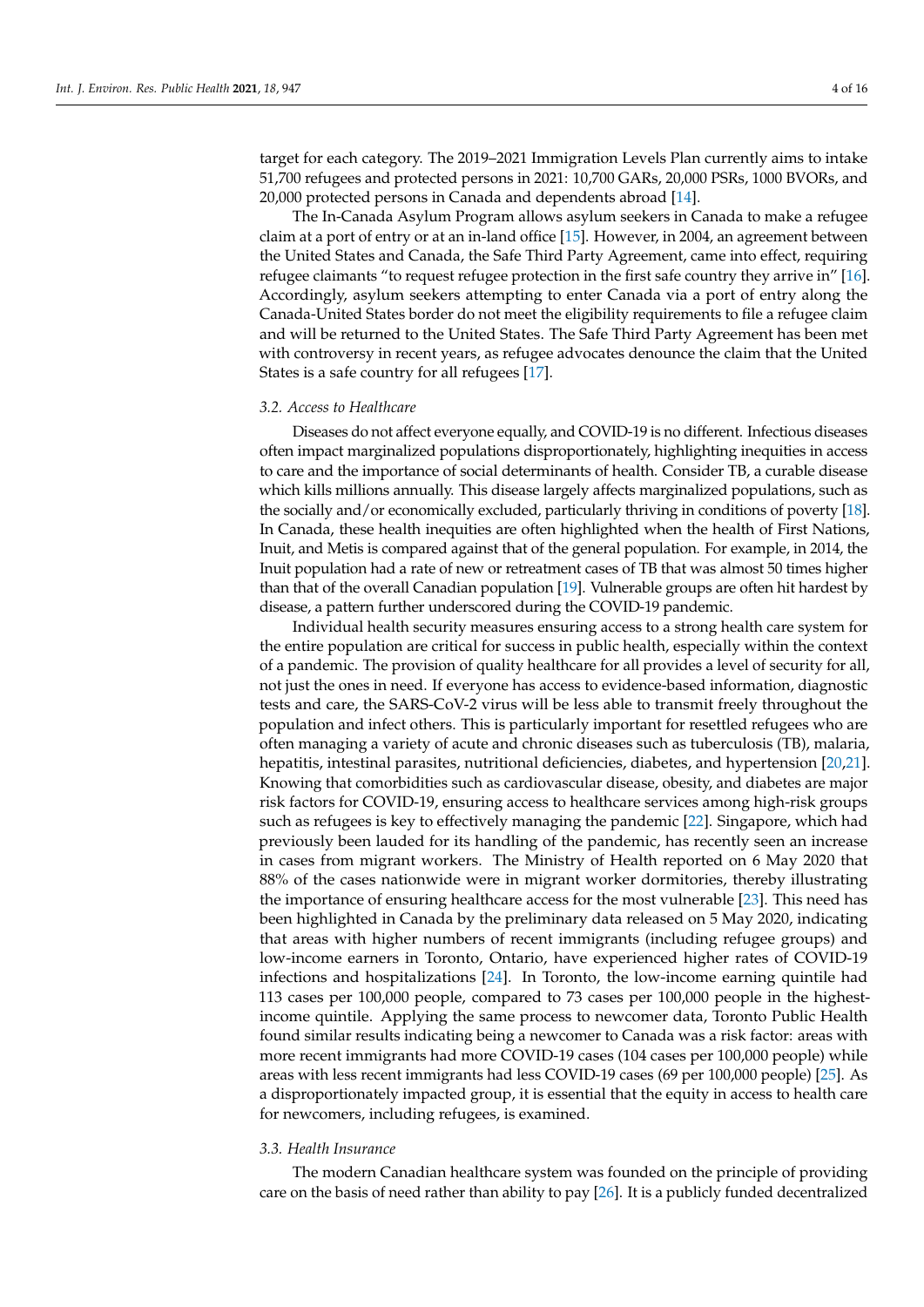universal health care system, with provincial and territorial health insurance plans covering the population. As a result, most healthcare is free at the point of care. However, noncitizens must apply for coverage from the province or territory in which they reside, a process which takes a minimum of three months in Ontario, Quebec, and British Columbia (where 80% of Canada's newcomers arrive), and sometimes as long as two years [\[27\]](#page-12-10).

To bridge the gap between arrival in Canada and qualifying for provincial or territorial health coverage, the federal government offers the Interim Federal Health Program (IFHP). The IFHP provides "limited, temporary coverage of health-care benefits for specific groups of people [including resettled refugees and refugee claimants]" [\[28\]](#page-12-11). This coverage is extended until the individual qualifies for provincial or territorial health insurance or, in the instance of rejected refugee claimants, their access to basic coverage continues until they leave the country [\[29\]](#page-12-12). Therefore, at the policy level, refugees always have access to healthcare, a necessary step to ensure they can achieve good health status. However, in practice, the healthcare needs of refugees are not always being met. Research exploring the healthcare needs and use of the healthcare system by Syrian refugees resettled in the Greater Toronto Area, in Ontario, found that almost half (49.0%) of the study's participants reported unmet healthcare needs. In comparison, only 11% of the general Canadian population has reported the same unmet healthcare need [\[30\]](#page-12-13).

There are many barriers inhibiting the achievement of individual health security among the resettled refugee population in Canada. For instance, refugees must apply for IFHP coverage, requiring them to overcome the administrative hurdles inherent in this process, including finding the correct documentation and overcoming language barriers to complete the requisite forms. This barrier echoes the results of a study performed in San Diego, California, which found language barriers to be a major impediment negatively affecting resettled refugees' ability to access good healthcare [\[20\]](#page-12-3). As well, a study conducted in Hamilton, Ontario, found that the IFHP was unknown to most healthcare providers and clients [refugees]. Moreover, it was misunderstood by most of those who were aware of it because of the many complexities within the system, thereby indicating the dearth of knowledge regarding healthcare resources for refugees amongst those who could most benefit from it [\[31\]](#page-12-14).

Recognizing the importance of everyone having access to COVID-19 healthcare services, certain provinces, like Ontario, have lifted the usual three-month wait to access their health insurance plans. Anyone experiencing COVID-19 symptoms, including refugees who have not yet qualified for the Ontario Health Insurance Plan (OHIP) coverage, could access testing and treatment free of charge as of 19 March 2020 [\[32\]](#page-12-15). However, this presents similar obstacles to the IFHP, as individuals who could benefit from this measure first need to know about it, a challenge when the individual is not familiar with the healthcare system or does not have the means to access this information. As well, while OHIP coverage will start immediately for refugees, they still need to apply for it, which involves the same bureaucratic challenges as the IFHP. The potential language barriers or a poor literacy level further compounds this challenge [\[33\]](#page-12-16).

#### *3.4. Health Literacy*

Misinformation has been a major challenge in the fight against COVID-19, prompting the WHO Director-General Tedros Adhanom Ghebreyesus to say "we're not just fighting an epidemic; we're fighting an infodemic" [\[34\]](#page-12-17). Conspiracy theories and unproven cures touted as miracle treatments, some actually harmful, have circulated on social media at an extremely fast pace. Rumours have covered everything from the origin and cause of the virus, symptoms and modes of transmission, prophylactics and treatment, to the success of various health interventions [\[34\]](#page-12-17). For example, gargling colloidal silver has been colloquially promoted as a way to strengthen one's immune system against COVID-19, despite the lack of evidence proving the effectiveness or safety of the marketed prophylactic [\[35\]](#page-12-18).

The spread of this false information can have devastating consequences. Strong health literacy is therefore an important skill to facilitate the navigation of COVID-19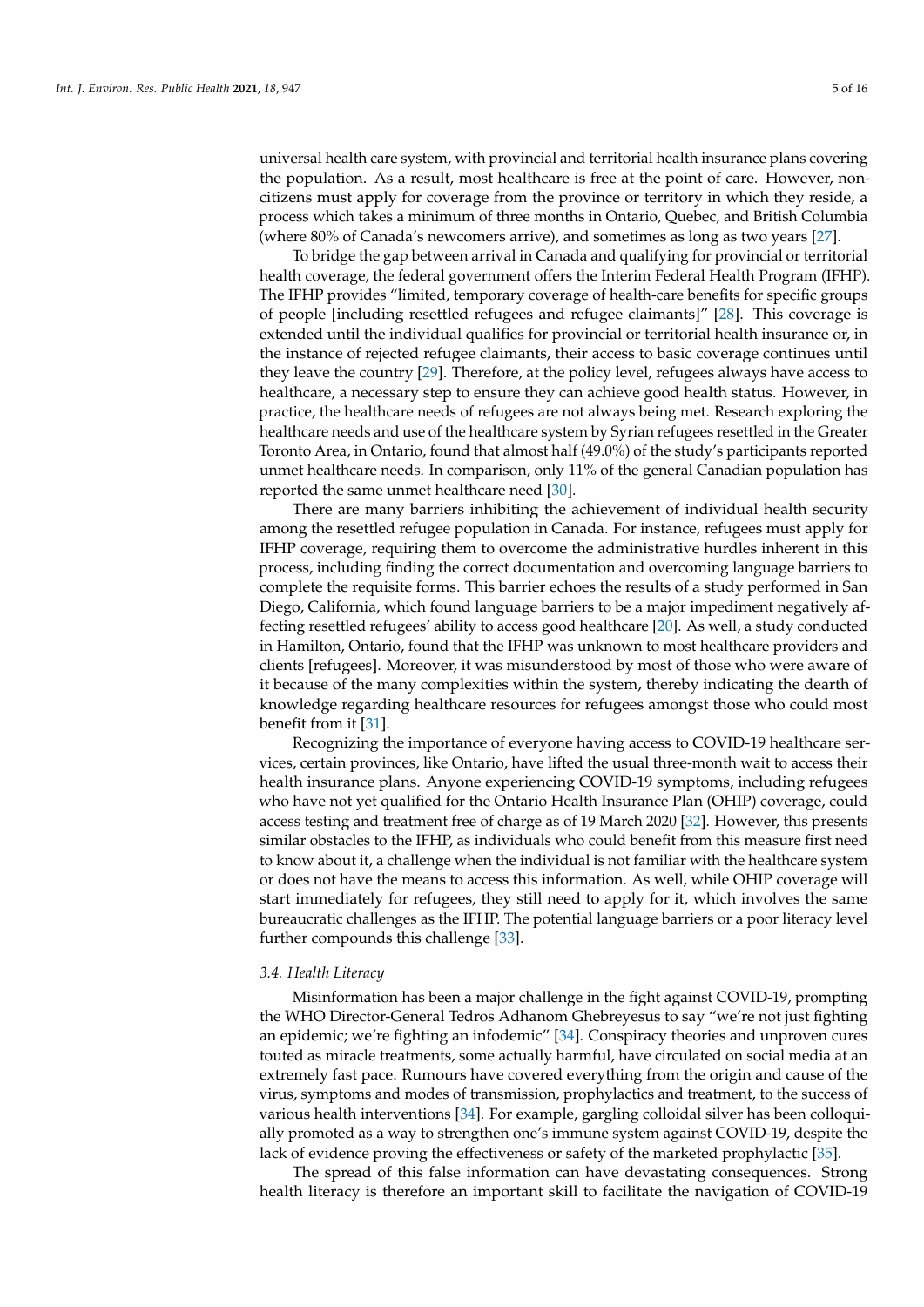misinformation. Canada's Public Health Association has defined health literacy as "the ability to access, understand, evaluate and communicate information as a way to promote, maintain and improve health in a variety of settings across the life-course" [\[36\]](#page-12-19) (p. 11). Health literacy is thus crucial for the attainment of good health status, affecting people's ability to navigate fact from fiction in the COVID-19 pandemic.

Understanding the health literacy levels of refugees in Canada is therefore necessary in order to predict and comprehend how they will be impacted by the infodemic and consequently the pandemic. However, there is a lack of research exploring the health literacy levels of refugees, though some literature examining that of immigrants is enlightening. In 2010, Ng and Omariba et al. studied the connection between health literacy and immigration in Canada, developing a Health Activities Literacy Scale to score participants' level of health literacy. The researchers determined that participants needed to score a minimum of 275 points to demonstrate the level of health literacy needed to maintain their health. Their findings revealed that while 45% of non-immigrants scored the minimum 275 points, only 25% of immigrants attained this score [\[37\]](#page-12-20). Though Ng and Omariba's study looked at immigrants, not refugees, the results nonetheless illuminate a disparity in health literacy amongst newcomers to Canada. Accordingly, these individuals are more susceptible to the false information circulating about COVID-19, potentially resulting in unnecessary health and/or financial loss.

Issues of trust further compound the challenges raised by poor health literacy levels, affecting the absorption of needed information related to COVID-19. As outlined by Tricia Hynes, relationships of mistrust are prevalent in all eight stages of the refugee experience ("the period of threat; the decision to flee; in flight; reaching safety and a place of asylum; the refugee camp experience; reception into a host country; resettlement; and post-resettlement"), which contribute to issues of trust  $[38]$  (p. 1). The fact that the feelings of mistrust in the last three phases are often directed towards the host government and population is of particular significance to the context of COVID-19 [\[38\]](#page-12-21). At a time when misinformation is spreading quickly via social media and other avenues like WhatsApp, mistrust directed at the government could turn refugees away from reputable knowledge sources. Individuals may turn towards peer-to-peer sources of information, which are more likely to carry false information. Dr. Rhoopali Chaudhary, founder of Lotus STEMM [\[39\]](#page-12-22), an Ontario-based initiative translating COVID-19 information into South Asian languages, addressed this challenge:

"*We don't have debunking happening in the native language that people are speaking so people are more inclined to believe things that's coming through WhatsApp or Facebook because it's either coming from someone that they trust, or it could just be family and friends back home sending it in a language that they emotionally connect with*." [\[40\]](#page-13-0)

As well, social distancing has made people heavily reliant upon social media, using it to get and spread information about COVID-19 [\[41\]](#page-13-1). Though WhatsApp has now taken measures to limit the forwarding capability in the application, the Facebook owned company has acknowledged that misinformation has been spreading on the platform [\[42\]](#page-13-2). It is important to note that not all refugees share these issues of trust, nor are refugees unique in their susceptibility to misinformation. Instead, this article endeavours to point out the various factors which contribute to the challenges inhibiting refugees' good health status amidst the COVID-19 pandemic, including low levels of health literacy and issues of trust.

### *3.5. Personal Protective Equipment and Testing Capacity*

Central to achieving individual health security as part of the response to COVID-19 is strong diagnostic testing capabilities and access to personal protective equipment (PPE) available for all Canadians, including refugees. This has been a source of difficulty for Canada, where both have been in short supply as demand across the world has skyrocketed [\[43\]](#page-13-3). COVID-19 testing capacities vary by province. As of 1 May 2020, Alberta and the Northwest Territories led the country in the rate of daily tests performed (114 and 100 daily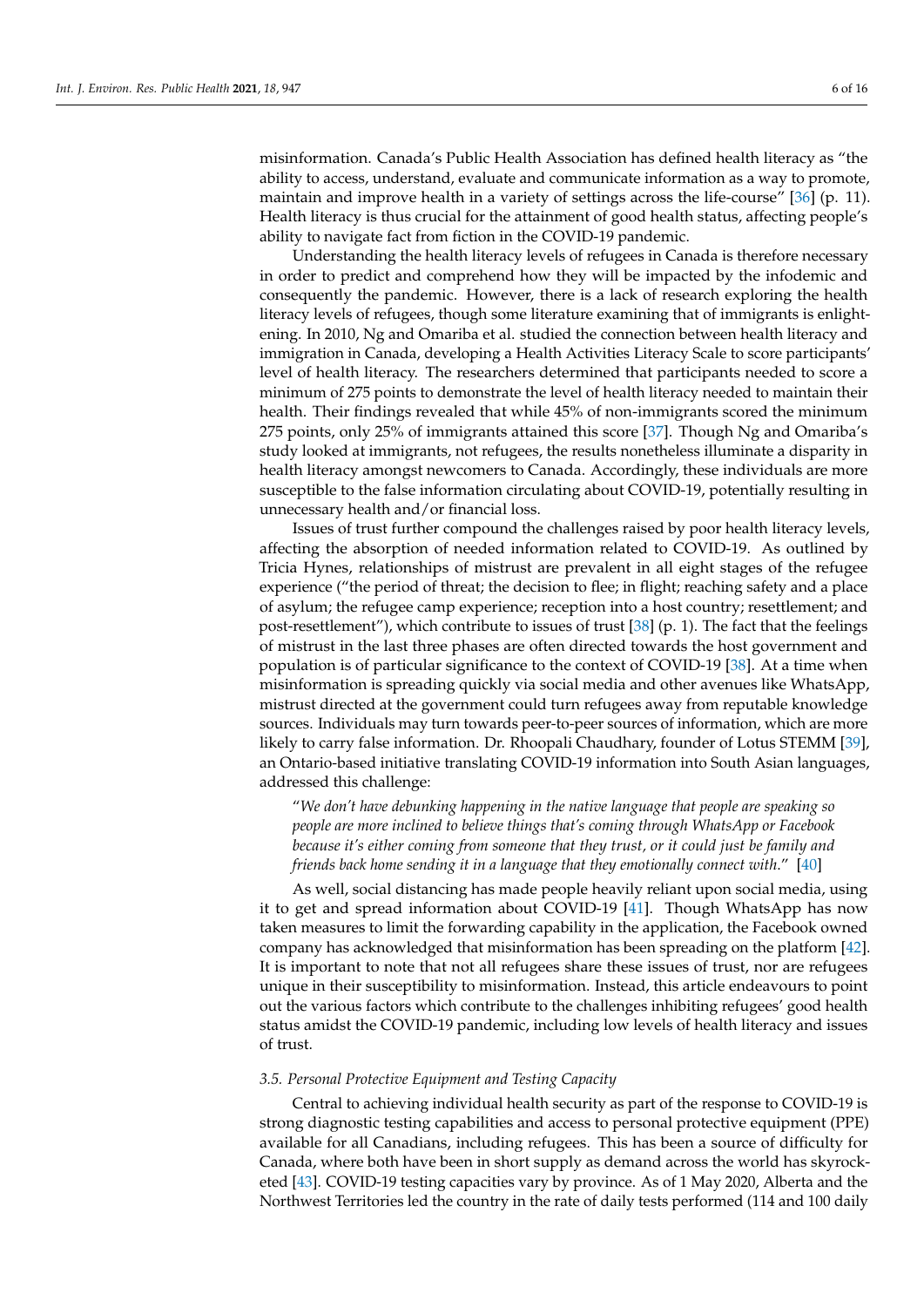tests performed per 100,000 people). Conversely, Quebec and the Yukon trailed behind the rest of the provinces, each performing only 29 and 27 tests per 100,000 population [\[44\]](#page-13-4). Dr. Theresa Tam, the Chief Public Health Officer of Canada, has said that testing capacity needs to increase to reach 60,000 tests per day [\[45\]](#page-13-5). As of 27 April 2020, the total number of tests performed was 26,000, indicating a need to further increase capacity [\[45\]](#page-13-5).

PPE shortages have been a major concern for the medical community, being a crucial means to protect healthcare workers from infection and consequently stop the virus from spreading to other patients. For the general public, guidance directing face mask use has shifted as the situation has evolved in Canada. Dr. Tam has reversed earlier guidelines and now suggests the use of a non-medical mask in addition to practicing social distancing and hand hygiene to stop the spread of the virus [\[46\]](#page-13-6). Many homemade mask how-to guides have cropped up online, including both sew and no-sew options, making masks accessible to all, assuming individuals have internet access and the literacy skills to consume the information [\[47\]](#page-13-7).

#### *3.6. Economic Measures*

Social determinants of health such as education, gender, ethnicity, and income, influence people's health, with income potentially having the greatest impact [\[48](#page-13-8)[,49\]](#page-13-9). Income directly shapes other major health determinants such as housing or diet. Income also affects one's psychological well-being, and health-related behaviours such as alcohol abuse, tobacco use, and physical activity. As income rises, so do health outcomes, just as health outcomes decline as income lowers [\[49\]](#page-13-9). Consequently, the potential income and employment losses stemming from the pandemic will likely further compound the challenges resettled refugees' face in attaining good health status in Canada.

COVID-19 has devastated economies around the world, with data collected by the C.D. Howe Institute Business Cycle Council indicating that the Canadian economy entered into a recession in the first quarter of 2020 [\[50\]](#page-13-10). The weakness in the economy will have a direct impact on individuals in Canada, with both short- and long-term consequences. Already, the Conference Board of Canada has found that the number of job postings dropped by 50% from the beginning to the end of March 2020, continuing to decline in April 2020 [\[51\]](#page-13-11). Moreover, in March 2020, the unemployment rate in Canada increased to 7.80%, a 2.20% increase from February 2020 [\[52\]](#page-13-12).

As the situation evolves, the longevity of COVID-19's impact on the Canadian economy will become clearer. Nonetheless, the results from a study conducted by Joshua Mask investigating the impact for refugees immigrating to the United States during a recession are instructive, finding that "for every one percentage point increase in the national unemployment rate at arrival, refugees on average experience a 2.99% reduction in wages five years later and a 1.8 percentage point reduction in employment four years later" [\[53\]](#page-13-13) (p. 1). An area for further research within the Canadian COVID-19 context, the results of Mask's study indicate that refugees may be particularly impacted by the present economic downturn.

Acknowledging the economic hardship people in Canada are experiencing because of COVID-19, the Government of Canada has implemented various economic measures meant to ease financial stress. The biggest and most applicable of these new financial supports is the Canada Emergency Response Benefit (CERB), a taxable benefit of \$500 per week that qualifying individuals can apply to for up to four months [\[54\]](#page-13-14). In order to qualify, applicants must have stopped working or had their workload reduced for reasons related to COVID-19, thereby having an income of less than \$1000 (CAD) per month. As well, applicants had to have earned a minimum of \$5000 (CAD) in 2019 or in the last 12 months, and they must be a Canadian citizen or a permanent resident [\[55\]](#page-13-15). If an applicant has temporary status in Canada, they can only apply if they are legally allowed to work [\[56\]](#page-13-16). The application process is quick and easy, with options to apply online or in-person, and applicants will receive the payment within ten business days, either via direct deposit or a cheque [\[57\]](#page-13-17). Applications for the CERB opened on 6 April 2020, and by 13 April 2020,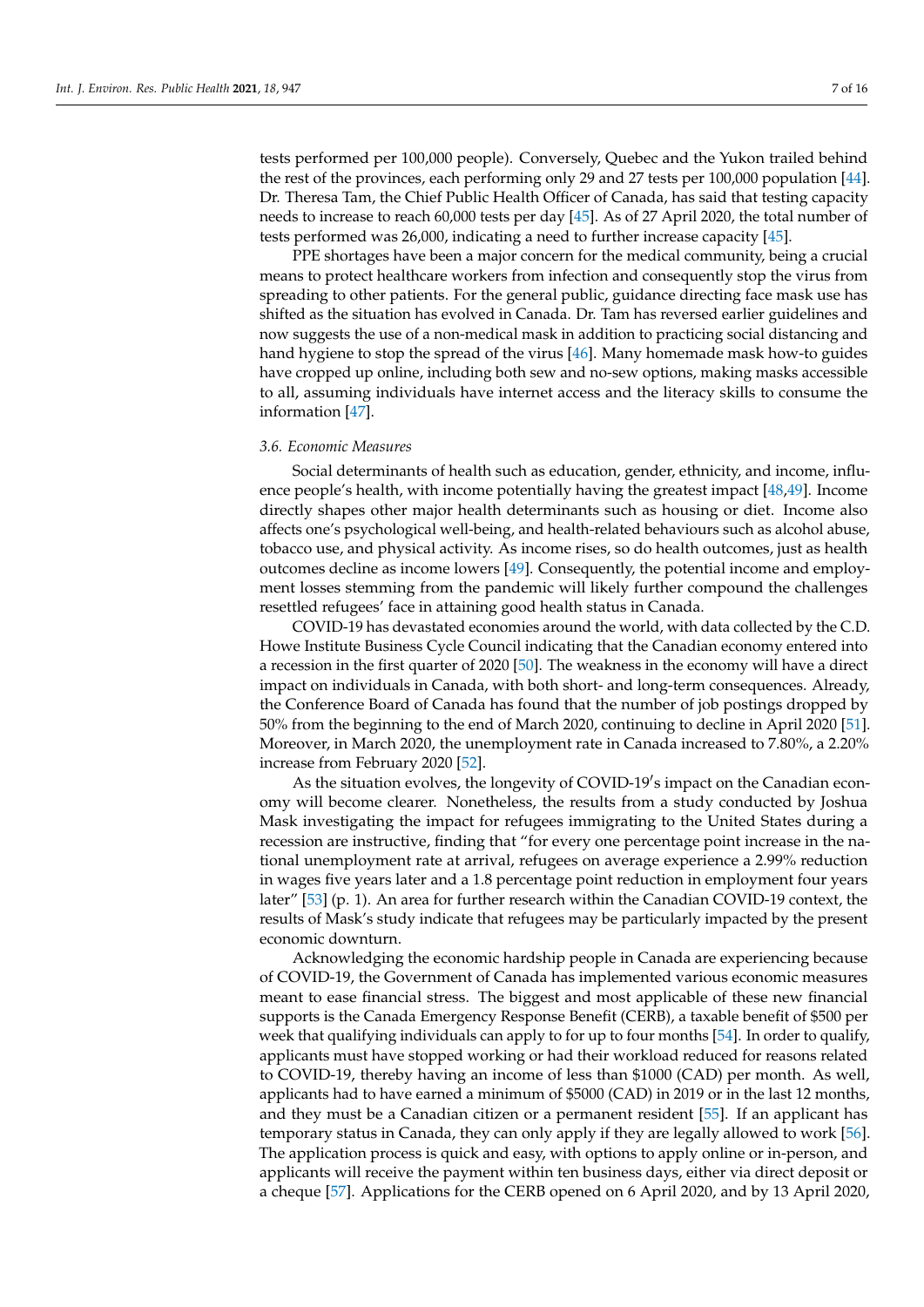nearly 3.5 million people in Canada had applied [\[58\]](#page-13-18). Refugees, refugee claimants, and failed claimants in the midst of appealing the decision are eligible to apply for the CERB assuming they meet the requirements. However, as refugees have the lowest employment rates among all categories of immigrants in Canada [\[59\]](#page-13-19), meeting the \$5000 (CAD) income requirement in 2019 potentially excludes many of them.

Currently, everyone who applies for the CERB receives the benefit, regardless of whether or not they qualify, meaning some people who are not entitled to the funds are still getting them. Employees at the Canada Revenue Agency (CRA) have stated that though the vast majority of applicants are eligible, it is likely that many are not, though at this stage it is unknown how many CERB recipients are not entitled to the funds [\[60\]](#page-13-20). The CRA has stated that they will be back-checking eligibility and those found ineligible will be required to pay back the funds received [\[55\]](#page-13-15). Malicious intentions should not be assumed, as eligibility requirements have shifted since the initial rollout leading to confusion and many applicants unsure of their eligibility were pressured by friends or family to apply [\[60\]](#page-13-20). Language and cultural barriers, poor literacy levels, and unfamiliarity with Canada's financial and tax systems challenge refugees' ability to successfully navigate the economic supports instituted to support people in Canada during the pandemic [\[61\]](#page-13-21).

For any refugees who may have mistakenly applied, the consequences could be serious. Consider the 2016 income of Syrian refugees who came to Canada in November and December 2015: GARs averaged \$20,000 (CAD) and PSRs averaged \$15,600 (CAD). The average 2016 income of GARs coming from other countries was \$17,700 (CAD), and \$18,200 (CAD) for PSRs. These incomes include government transfers, earnings (wages and self-employment income), and other sources such as investment income [\[62\]](#page-13-22). With incomes as low as these, if refugees spent the CERB when they did not in fact qualify for it, it is unlikely they will have the savings to pay back the benefit, which could be as much as \$8000 (CAD), which is almost half of the income refugees reported in 2016. GARs already have a significant burden of debt as they are expected to pay the Canadian Government back for their pre-departure medical exam and their transportation to Canada, a loan which charges interest [\[63\]](#page-13-23). Misunderstandings related to the CERB could therefore increase refugees' debt by thousands of dollars. The additional income could also threaten refugees' eligibility for certain tax credits [\[60\]](#page-13-20).

#### *3.7. Closure of Public Spaces: School*

Intending to limit the spread of COVID-19, all schools across the country were closed in mid-March [\[64\]](#page-14-0). Though the transition to distance learning has no doubt been challenging for Canadian families, it has particular ramifications for resettled refugees in Canada. While refugees are enrolled in the Canadian education system soon after arrival, many of them are coming from refugee camps (where a stay of 5–10 years is not uncommon) [\[65\]](#page-14-1) or directly from war-affected countries, where access to quality education is both uncertain and fraught with challenges [\[66\]](#page-14-2). Refugees are thus already working to overcome learning gaps resulting from interrupted access to education [\[67\]](#page-14-3). Unfortunately, the shift to distance learning will likely further compound the difficulty refugees face in catching up to their peers' in academia, as expounded on below.

Education is recognized as an empowerment right because it "is the primary vehicle by which economically and socially marginalized adults and children can lift themselves out of poverty and obtain the means to participate fully in their communities" [\[68\]](#page-14-4). However, equity of access has been a concern for many when education was shifted outside the classroom. Consider, for example, the barriers associated with virtual learning, which requires students to have access to high-speed internet and computers in order to participate.

Distance learning and virtual learning are not synonymous, and school boards such as the Peel District School Board in Ontario have stated that distance learning should "not always require online access"  $[69]$  (p. 3). In practice, however, virtual learning has been a key pillar in the implementation of distance learning, as seen in Peel's Scaffolded Implementation Plan for Educators [\[69\]](#page-14-5). Nonetheless, school boards have been cognizant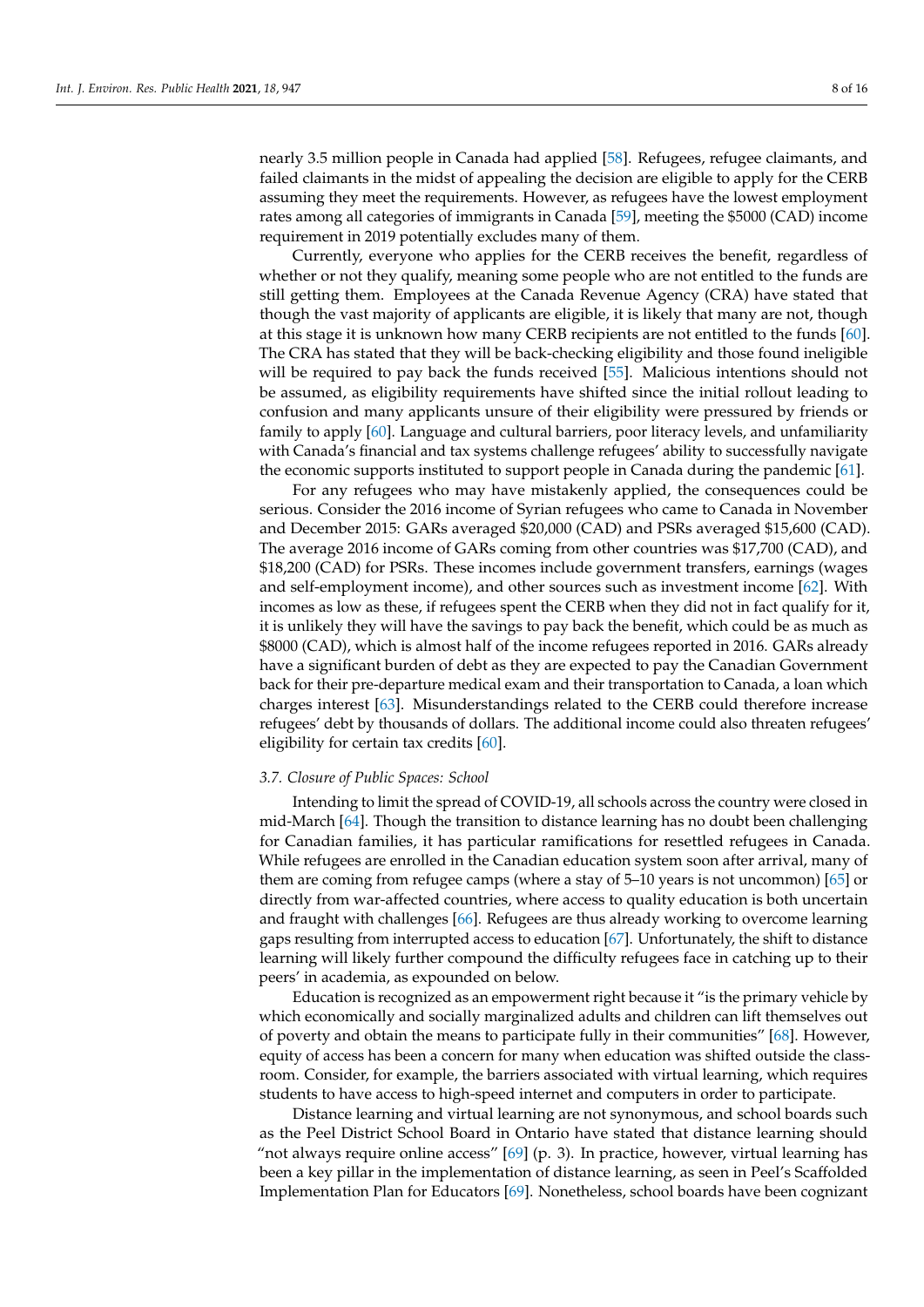of the barriers implicit in a virtual learning approach. For example, technology surveys were extended to students to determine the extent of the technology needs within school boards, the results of which prompted the Toronto District School Board to distribute 28,000 laptops and iPads (some of which had built in Wi-Fi) to students found in need [\[70\]](#page-14-6). The results of the technology surveys have not yet been published; therefore, at this point, it is unknown whether the distribution of technology resolved the need.

Beyond the capital and technological resources required to engage in virtual learning, a degree of fluency in the language of instruction is needed for both virtual and distance learning. Earlier studies have found that it can take refugee children four to five years to acquire the level of proficiency in the language of instruction needed to succeed [\[65\]](#page-14-1). Moreover, parents are needed to fill certain gaps for at home learning, with the time commitment varying according to the student's age and the approach taken by their teacher [\[71\]](#page-14-7). Consequently, language presents a barrier for many refugees and other immigrant families, as these parents will struggle to support their children's education at home, an already daunting task for many. Ministries of Education across the country have acknowledged the special needs of English Language Learning (ELL) students and have asked schools to develop plans to meet these needs within their overall approach to distance learning, but little has been done to aid teachers in their efforts to support these students [\[71\]](#page-14-7).

Refugee students' ability to cope with and manage the format changes in education will vary based on contextual and individual factors. These factors include country of origin, ethnicity, culture, religion, socio-economic and educational background prior to resettlement, age at the time of flight, migration and resettlement, personality characteristics, and the level of family support [\[65\]](#page-14-1). Nonetheless, education is considered "a means of creating stability for refugee children, young people, and their families" [\[72\]](#page-14-8) (p. 27). Stability is essential for any child to reach their full potential [\[73\]](#page-14-9), and is a central tenet as to why Canada resettles refugees [\[74\]](#page-14-10). Moreover, schools are one of the key institutions that promote refugee integration [\[65\]](#page-14-1), and thus the major disruptions caused by the pandemic have the potential to have a profound impact on the experience of refugees resettled in Canada.

## *3.8. Closure of Community and Religious Centres*

Integration is one of Citizenship and Immigration Canada's (CIC) core policy goals. The CIC's commitment is demonstrated in the budgets released in the annual Report on Plans and Priorities. The 2015–2016 report budgeted over one billion dollars to Program 3.1: Newcomer Settlement and Integration, consequently receiving the most financial resources of any program described in the report [\[75\]](#page-14-11). The program aims to "strengthen social integration by providing newcomers with tools to fully participate in the labour market; promoting social and cultural connections; encouraging active civic participation; and fostering a sense of the rights and responsibilities of Canadian citizenship" [\[75\]](#page-14-11). The CIC financed programming is open to all newcomers to Canada who are permanent residents, including refugees, who have been in Canada for under 10 years. Measurement of integration is challenging, in part due to the lack of a control group to make comparisons against, but one of the performance indicators used to measure the success of Program 3.1 is the "percentage difference of newcomers who are 15 years and older, who in the past 12 months volunteered, or participated at least monthly in a group, association or organization, in comparison with the Canadian-born population" [\[75\]](#page-14-11). The target for this indicator is 10%. Social integration is clearly important to the Canadian government.

It is also important to refugees. Unlike other classes of immigrants, GARs tend to have few social ties in Canada, thereby lacking social capital upon their arrival [\[76\]](#page-14-12). Studies have found a bi-directional relationship between the strength of social connections and employment, education, and language skills [\[77\]](#page-14-13). Interpersonal relationships between community members and refugee newcomers are thus crucial for successful integration, benefiting refugees and fulfilling government aims alike. Despite being a high-level goal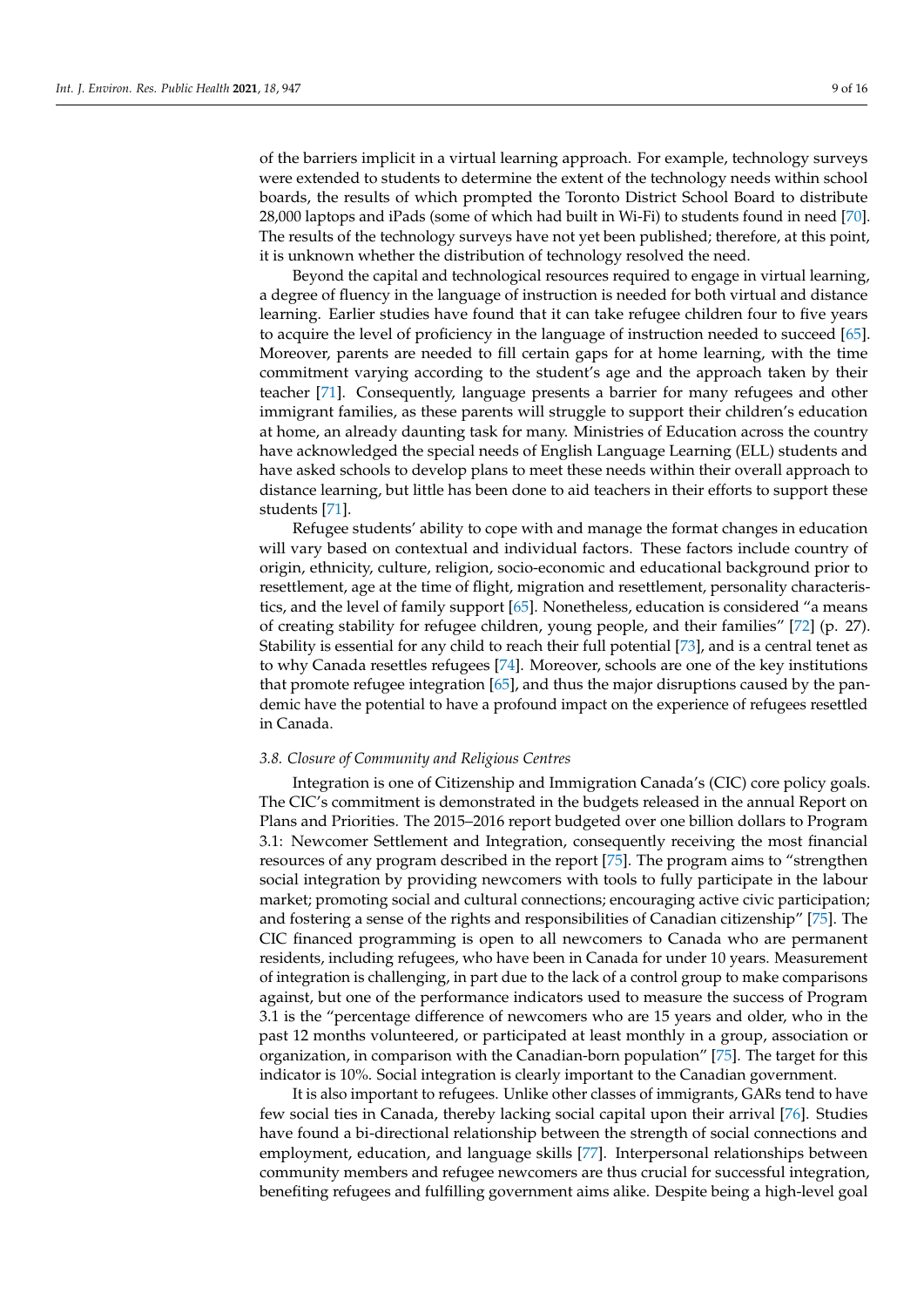of the Canadian government, integration happens at the local level, with neighbourhood communities playing a major role in welcoming refugees and offering social support [\[76\]](#page-14-12). However, in mid-March 2020, public facilities across Canada were closed due to the COVID-19 pandemic [\[78\]](#page-14-14). As a result, social integration efforts via community channels such as community centres and places of worship have been greatly challenged.

While the IRCC does not collect data on the religion of refugees or asylum seekers [\[79\]](#page-14-15), it is important to acknowledge the crucial role religion can play in refugee's lives upon resettling in Canada. Refugees tend to come from countries where the experience of religion is common, and religion can offer its followers strength in challenging times, such as the pandemic in question [\[80\]](#page-14-16). It is also a platform through which refugees can integrate into their new community. Many places of worship have done their best to adapt to COVID-19 circumstances. For example, churches have live-streamed sermons on social media [\[81\]](#page-14-17), and cities in Ontario, such as Mississauga and Toronto, have allowed mosques to broadcast the call to prayer over a loudspeaker, something usually prohibited under municipal codes [\[82\]](#page-14-18). These efforts have no doubt brought comfort to many during a challenging time.

Nonetheless, as platforms for social integration, physical distancing has potentially hampered integrative efforts in religious and community spaces. Of course, the opposite could be true; generally, community solidarity has been widespread in Canada amidst the pandemic, and it is thus possible that communities have made extra efforts to check in on their refugee neighbours. Further research is needed to understand how the closure of public spaces in relation to COVID-19 has impacted the social integration of refugees. Acknowledging the negative impact an extended period of physical distancing can have on mental health [\[83\]](#page-14-19), and knowing refugees may already face mental health challenges due to past trauma [\[84\]](#page-14-20), understanding how COVID-19 has impacted social supports is crucial.

#### *3.9. Closure of Borders*

"This virus does not respect borders," repeated Tedros Adhanom Ghebreyesus, the Director-General of the WHO, on 27 February 2020 [\[85\]](#page-14-21). Due to the lack of scientific evidence proving the effectiveness of travel restrictions in most public health emergencies, the WHO has continued to advise against travel or trade restrictions during the COVID-19 pandemic. Instead, the WHO has promoted screening at points of entry, and the collection of traveller information to enable strong contact tracing as part of their recommendations for international travel [\[86\]](#page-15-0). Nonetheless, on 16 March 2020, Canada announced its intention to close international borders, extending the closure to its border with the United States on 18 March 2020 [\[64\]](#page-14-0). On 18 April 2020, the U.S.–Canada border closure was extended for a further thirty days [\[87\]](#page-15-1). Though many countries have done the same, these border closures are in violation of the International Health Regulations (2005) [\[88\]](#page-15-2). Border closures indicate a collective health security approach to managing the spread of the virus.

The border closures have been a cause for concern among refugee groups in Canada. Alex Neve, the secretary-general of Amnesty International Canada, has stated that:

"*Canada's decision is out of step with public health measures designed to curb the spread of COVID-19, and runs counter to our international legal obligations. From moral, public health and legal perspectives, closing the border to refugee claimants is wrong. Turning refugee claimants away—including as a result of the decision to shut down the Canada/US border—exposes refugees, who face increased hardship, danger and ostracization worldwide related to this pandemic, to serious human rights violations, including inhumane immigration detention conditions and the risk of refoulement to torture and other human rights abuses*." [\[89\]](#page-15-3)

Other refugee groups in Canada, including the Canadian Council for Refugees and the Canadian Association of Refugee Lawyers, have expressed viewpoints which echo Neve's. One of their chief concerns is the conditions of the detainment facilities that asylum seekers attempting to enter Canada via the U.S.-Canada border will likely face upon return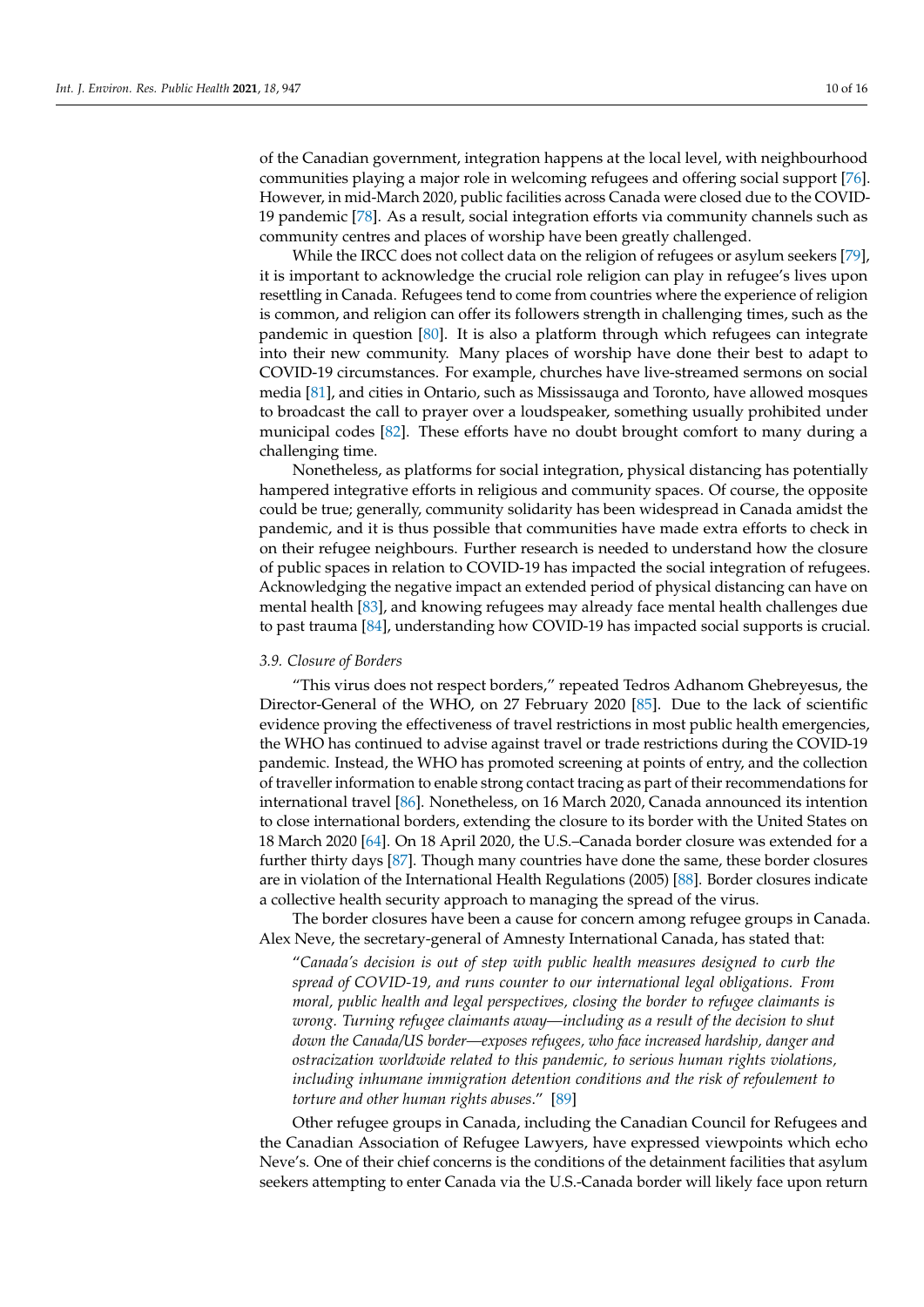to the U.S. [\[90\]](#page-15-4). In the context of a pandemic, this is a cause for great concern given the high risk of being exposed to COVID-19 in crowded detention facilities [\[91\]](#page-15-5).

Canada also houses asylum seekers in detention facilities, located in Laval, Quebec, Toronto, Ontario, and Surrey, British Columbia, [\[92\]](#page-15-6) which have been similarly criticized as being unsafe during the COVID-19 pandemic [\[91\]](#page-15-5). In response, the Immigration and Refugee Board of Canada, the administrative tribunal responsible for decisions on refugee matters, has made strong efforts to release those held in provincial jails and immigration holding centres. The numbers indicate that over the course of one month (17 March–19 April 2020), the number of detainees dropped by 50%, an unprecedented action [\[93\]](#page-15-7).

On 21 March 2020, Canada stopped allowing asylum seekers to enter the country at unauthorized points of entry [\[94\]](#page-15-8). Asylum seekers are those who have fled their country of origin and are asking for protection in another country (in this case Canada), though it is undetermined whether a claimant is a refugee or not until their case has been decided in court [\[95\]](#page-15-9). While the majority of refugee claims in Canada are made by those using regular channels, these unauthorized points of entry are still well-used. For instance, in 2018, 20,603 asylum seekers sought entry through irregular border crossings, 3307 of which were granted refugee status, and 13,470 of which are still pending [\[96\]](#page-15-10). The closure of these unauthorized points of entry during the pandemic is a further point of contention with refugee advocates. Janet Dench, the executive director of the Canadian Council for Refugees, argues that this will not stop asylum seekers from entering the country, instead saying that "it is pretty much inevitable that people will now move to alternative routes" [\[94\]](#page-15-8). These new routes may be more dangerous, as people will be attempting to cross where they expect they will not get caught [\[94\]](#page-15-8). This is evidenced by the increased rates of human smuggling seen since the Canada-U.S. Safe Third Country Agreement passed; people will still come, just in more dangerous ways [\[97\]](#page-15-11). With the clamp-down on unauthorized points of entry, these asylum seekers will no longer have access to the supports that were previously available to them upon their entry to Canada [\[94\]](#page-15-8).

Additionally, the United Nations High Commissioner for Refugees and the International Organization for Migration have temporarily suspended resettlement movements for overseas refugees and so too has the IRCC [\[98\]](#page-15-12). Even the resettlement process for refugees who were privately sponsored but had not yet arrived in Canada has been suspended "until further notice" [\[99\]](#page-15-13). Already it takes up to four months for refugees to arrive in Canada after their private sponsorship application has been approved, with COVID-19 now extending this timeline indefinitely [\[100\]](#page-15-14). The suspension of refugee resettlement programs will have serious impacts on the individual lives of refugees who were destined to start afresh in Canada. Remember, unlike immigrants who choose whether or not to move to Canada, refugees have been forced to flee their country of origin because it was not safe for them [\[101\]](#page-15-15). With the recent halt to refugee programs, more people will be left in refugee camps and other temporary informal settlements. These environments often have their own health and safety risks. Refugee camps, for example, often have very limited health care capacities, are very densely populated, and fears of the devastation that COVID-19 could wreak in these camps are widespread [\[102\]](#page-15-16). The re-establishment of resettlement efforts is crucial to support refugee burden sharing.

#### **4. Conclusions**

As various health security measures are implemented across Canada, it is important to consider the unique lived experience of refugees during the COVID-19 pandemic. The challenges refugees encounter, as discussed in this article, include barriers to healthcare, economic support, education, social support, and border crossing impediments, all of which can have a compounding effect. This article has aimed to frame the issue and set the context; however, further research listening to the voice of the refugees in question is a crucial next step in the process to understand the experience of refugees in Canada. The refugee perspective is particularly needed to understand which barriers matter most to them, which will in turn help refugee support services best direct their resources. At this time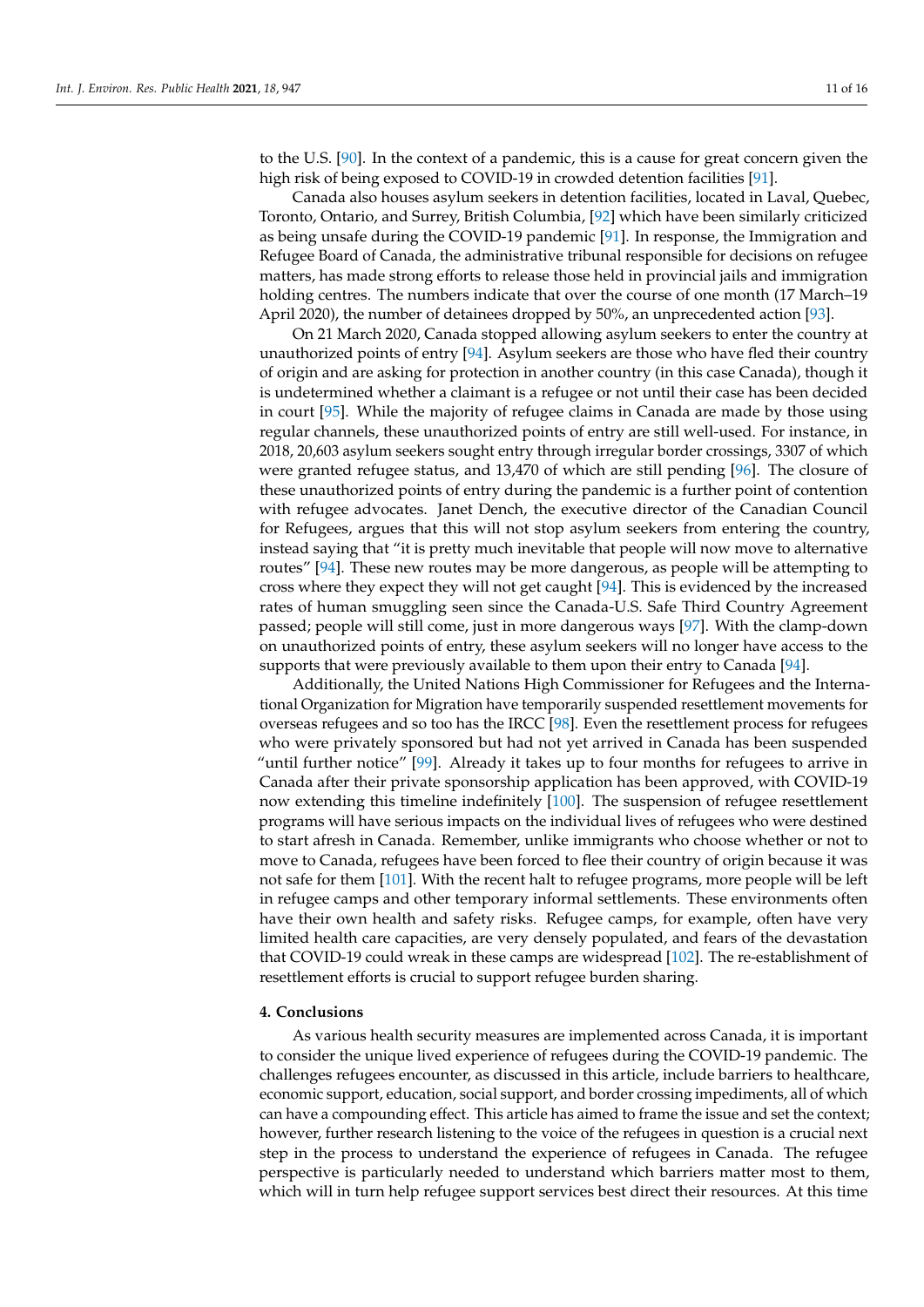much is unknown about how long COVID-19 will challenge the way Canadians live their lives. Whether for this pandemic or the next health security emergency, understanding how to best support the most vulnerable in Canadian society during an international crisis needs to be a high priority. Doing so will support efforts to develop effective prevention policies and strategies that will benefit not only refugees in Canada, but the entire population.

**Author Contributions:** Conceptualization, J.E. and A.F.; methodology, J.E. and A.F.; investigation, J.E.; resources, J.E.; writing—original draft preparation, J.E.; writing—review and editing, J.E.; supervision, A.F.; project administration, A.F. All authors have read and agreed to the published version of the manuscript.

**Funding:** This research received no external funding.

**Institutional Review Board Statement:** Not applicable.

**Informed Consent Statement:** Not applicable.

**Data Availability Statement:** The study did not report any data.

**Conflicts of Interest:** The authors declare no conflict of interest.

## **References**

- <span id="page-11-0"></span>1. JHU CSSE. COVID-19 Dashboard. Baltimore. 2020. Available online: [https://gisanddata.maps.arcgis.com/apps/opsdashboard/](https://gisanddata.maps.arcgis.com/apps/opsdashboard/index.html#/bda7594740fd40299423467b48e9ecf6) [index.html#/bda7594740fd40299423467b48e9ecf6](https://gisanddata.maps.arcgis.com/apps/opsdashboard/index.html#/bda7594740fd40299423467b48e9ecf6) (accessed on 6 May 2020).
- <span id="page-11-1"></span>2. Government of Canada. Coronavirus Disease (COVID-19): Outbreak Update. 2020. Available online: [https://www.canada.ca/](https://www.canada.ca/en/public-health/services/diseases/2019-novel-coronavirus-infection.html) [en/public-health/services/diseases/2019-novel-coronavirus-infection.html](https://www.canada.ca/en/public-health/services/diseases/2019-novel-coronavirus-infection.html) (accessed on 11 April 2020).
- <span id="page-11-2"></span>3. Heymann, D.; Chen, L.; Takemi, K.; Fidler, D.; Tappero, J.W.; Thomas, M.J.; Kenyon, T.A.; Frieden, T.R.; Yach, D.; Nishtar, S.; et al. Global Health Security: The Wider Lessons from the West African Ebola Virus Disease Epidemic. *Lancet* **2015**, *385*, 1884–1901. [\[CrossRef\]](http://doi.org/10.1016/S0140-6736(15)60858-3)
- <span id="page-11-3"></span>4. Straehle, C. Ethical Reflections on Who is at Risk: Vulnerability and Global Public Health. In *The Handbook of Global Health Policy*; Brown, G., Yamey, G., Wamala, S., Eds.; John & Wiley Sons: West Sussex, UK, 2014; pp. 197–207.
- <span id="page-11-4"></span>5. UNHCR. Figures at a Glance. 19 June 2019. Available online: <https://www.unhcr.org/uk/figures-at-a-glance.html> (accessed on 10 October 2019).
- <span id="page-11-5"></span>6. Malebranche, M.; Nerenberg, K.; Metcalfe, A.; Fabreau, G.E. Addressing vulnerability of pregnant refugees. *Bull. World Health Organ.* **2017**, *95*, 611. Available online: <https://www.ncbi.nlm.nih.gov/pmc/articles/PMC5578387/> (accessed on 17 April 2020). [\[CrossRef\]](http://doi.org/10.2471/BLT.17.193664) [\[PubMed\]](http://www.ncbi.nlm.nih.gov/pubmed/28867838)
- <span id="page-11-6"></span>7. UNHCR. Global Trends: Forced Displacement in 2018 Geneva. 12 June 2019. Available online: [https://www.unhcr.org/dach/](https://www.unhcr.org/dach/wp-content/uploads/sites/27/2019/06/2019-06-07-Global-Trends-2018.pdf) [wp-content/uploads/sites/27/2019/06/2019-06-07-Global-Trends-2018.pdf](https://www.unhcr.org/dach/wp-content/uploads/sites/27/2019/06/2019-06-07-Global-Trends-2018.pdf) (accessed on 11 April 2020).
- <span id="page-11-7"></span>8. UN General Assembly. Convention Relating to the Status of Refugees Geneva. 28 July 1951. Available online: [https://www.](https://www.unhcr.org/1951-refugee-convention.html) [unhcr.org/1951-refugee-convention.html](https://www.unhcr.org/1951-refugee-convention.html) (accessed on 15 October 2019).
- <span id="page-11-8"></span>9. Government of Canada. Government-Assisted Refugees Program. 9 December 2019. Available online: [https://www.canada.ca/](https://www.canada.ca/en/immigration-refugees-citizenship/services/refugees/help-outside-canada/government-assisted-refugee-program.html) [en/immigration-refugees-citizenship/services/refugees/help-outside-canada/government-assisted-refugee-program.html](https://www.canada.ca/en/immigration-refugees-citizenship/services/refugees/help-outside-canada/government-assisted-refugee-program.html) (accessed on 4 May 2020).
- <span id="page-11-9"></span>10. Government of Canada. Community Sponsors: About the Process. 18 March 2020. Available online: [https://www.canada.ca/](https://www.canada.ca/en/immigration-refugees-citizenship/services/refugees/help-outside-canada/private-sponsorship-program/community-sponsors.html) [en/immigration-refugees-citizenship/services/refugees/help-outside-canada/private-sponsorship-program/community](https://www.canada.ca/en/immigration-refugees-citizenship/services/refugees/help-outside-canada/private-sponsorship-program/community-sponsors.html)[sponsors.html](https://www.canada.ca/en/immigration-refugees-citizenship/services/refugees/help-outside-canada/private-sponsorship-program/community-sponsors.html) (accessed on 4 May 2020).
- <span id="page-11-10"></span>11. Government of Canada. Immigration, Refugees and Citizenship Canada Departmental Plan 2019–2020. 14 May 2019. Available online: [https://www.canada.ca/en/immigration-refugees-citizenship/corporate/publications-manuals/departmental-plan-](https://www.canada.ca/en/immigration-refugees-citizenship/corporate/publications-manuals/departmental-plan-2019-2020/departmental-plan.html)[2019-2020/departmental-plan.html](https://www.canada.ca/en/immigration-refugees-citizenship/corporate/publications-manuals/departmental-plan-2019-2020/departmental-plan.html) (accessed on 5 May 2020).
- <span id="page-11-11"></span>12. Government of Canada. Blended Visa Office-Referred Program: About the Process. 18 March 2020. Available online: [https://www.canada.ca/en/immigration-refugees-citizenship/services/refugees/help-outside-canada/private-sponsorship](https://www.canada.ca/en/immigration-refugees-citizenship/services/refugees/help-outside-canada/private-sponsorship-program/blended-visa-office-program.html)[program/blended-visa-office-program.html](https://www.canada.ca/en/immigration-refugees-citizenship/services/refugees/help-outside-canada/private-sponsorship-program/blended-visa-office-program.html) (accessed on 4 May 2020).
- <span id="page-11-12"></span>13. Hansen, R. The Comprehensive Refugee Response Framework: A Commentary. *J. Refug. Stud.* **2018**, *31*, 131–151. [\[CrossRef\]](http://doi.org/10.1093/jrs/fey020)
- <span id="page-11-13"></span>14. Government of Canada. Notice—Supplementary Information 2019–2021 Immigration Levels Plan. 31 October 2018. Available online: [https://www.canada.ca/en/immigration-refugees-citizenship/news/notices/supplementary-immigration-levels-20](https://www.canada.ca/en/immigration-refugees-citizenship/news/notices/supplementary-immigration-levels-2019.html) [19.html](https://www.canada.ca/en/immigration-refugees-citizenship/news/notices/supplementary-immigration-levels-2019.html) (accessed on 5 May 2020).
- <span id="page-11-14"></span>15. Government of Canada. Claiming Asylum in Canada—What Happens? 11 April 2019. Available online: [https://www.canada.ca/](https://www.canada.ca/en/immigration-refugees-citizenship/news/2017/03/claiming_asylum_incanadawhathappens.html) [en/immigration-refugees-citizenship/news/2017/03/claiming\\_asylum\\_incanadawhathappens.html](https://www.canada.ca/en/immigration-refugees-citizenship/news/2017/03/claiming_asylum_incanadawhathappens.html) (accessed on 4 May 2020).
- <span id="page-11-15"></span>16. Government of Canada. Canada-U.S. Safe Third Country Agreement. 23 June 2016. Available online: [https://www.canada.ca/](https://www.canada.ca/en/immigration-refugees-citizenship/corporate/mandate/policies-operational-instructions-agreements/agreements/safe-third-country-agreement.html) [en/immigration-refugees-citizenship/corporate/mandate/policies-operational-instructions-agreements/agreements/safe](https://www.canada.ca/en/immigration-refugees-citizenship/corporate/mandate/policies-operational-instructions-agreements/agreements/safe-third-country-agreement.html)[third-country-agreement.html](https://www.canada.ca/en/immigration-refugees-citizenship/corporate/mandate/policies-operational-instructions-agreements/agreements/safe-third-country-agreement.html) (accessed on 4 May 2020).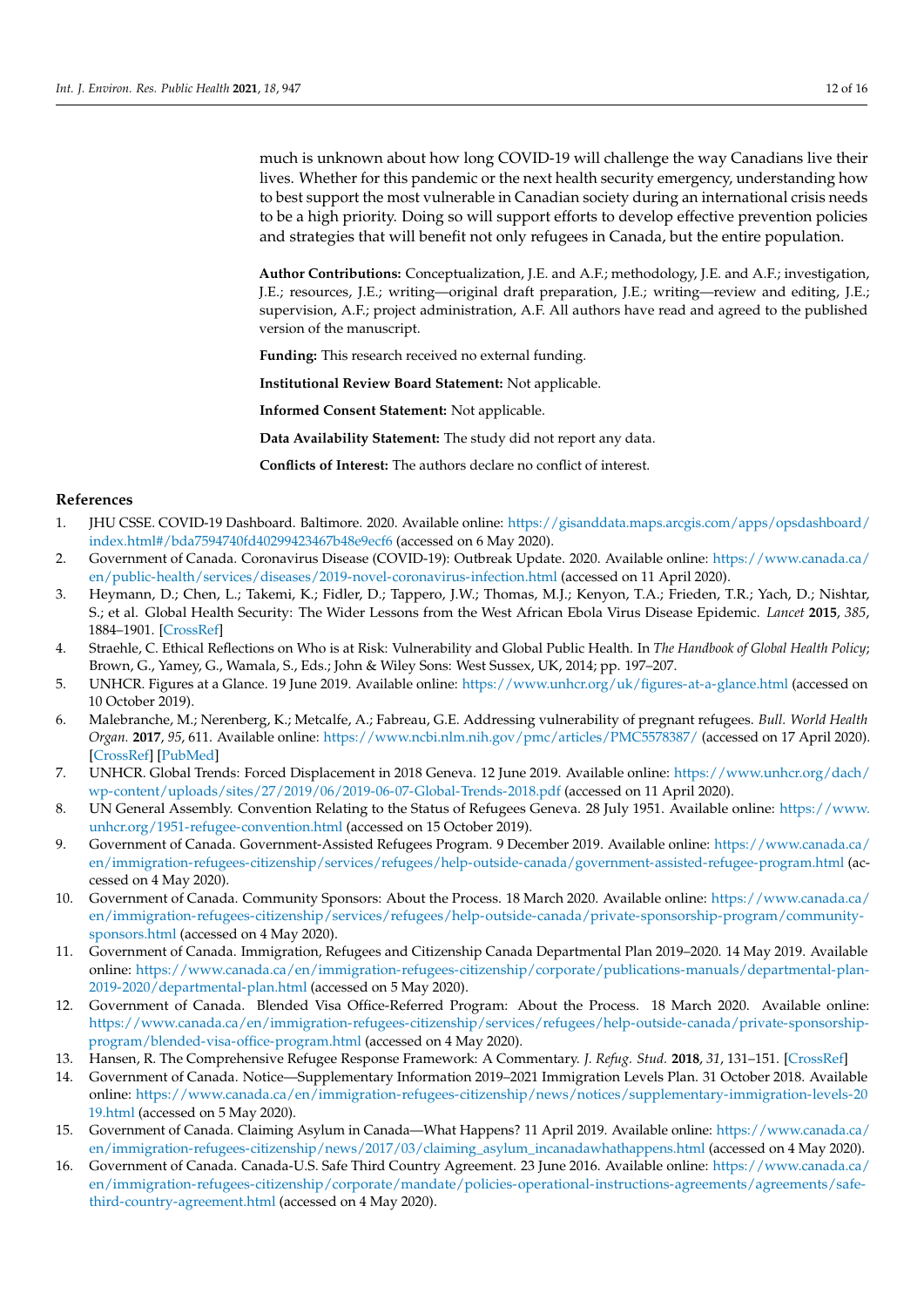- <span id="page-12-0"></span>17. Canadian Council for Refugees. Safe Third Country Montreal. Available online: <https://ccrweb.ca/en/safe-third-country> (accessed on 4 May 2020).
- <span id="page-12-1"></span>18. EQUI-TB. *Who Is Most Vulnerable to TB and What Can We Do about It*; EQUI-TB: Liverpool, UK, 2005. Available online: [https:](https://assets.publishing.service.gov.uk/media/57a08c98e5274a31e00012fa/HTBLivtb_vulnerable.pdf) [//assets.publishing.service.gov.uk/media/57a08c98e5274a31e00012fa/HTBLivtb\\_vulnerable.pdf](https://assets.publishing.service.gov.uk/media/57a08c98e5274a31e00012fa/HTBLivtb_vulnerable.pdf) (accessed on 18 June 2020).
- <span id="page-12-2"></span>19. Public Health Agency of Canada. *Health Status of Canadians 2016*; Public Health Agency of Canada: Ottawa, ON, Canada, 2016. Available online: [https://healthycanadians.gc.ca/publications/department-ministere/state-public-health-status-2016](https://healthycanadians.gc.ca/publications/department-ministere/state-public-health-status-2016-etat-sante-publique-statut/alt/pdf-eng.pdf) [-etat-sante-publique-statut/alt/pdf-eng.pdf](https://healthycanadians.gc.ca/publications/department-ministere/state-public-health-status-2016-etat-sante-publique-statut/alt/pdf-eng.pdf) (accessed on 18 June 2020).
- <span id="page-12-3"></span>20. Morris, M.D.; Popper, S.T.; Rodwell, T.C.; Brodine, S.K.; Brouwer, K.C. Healthcare Barriers of Refugees Post-resettlement. *J. Community Health* **2009**, *34*, 529. Available online: [https://www.ncbi.nlm.nih.gov/pmc/articles/PMC2778771/pdf/10900\\_2009](https://www.ncbi.nlm.nih.gov/pmc/articles/PMC2778771/pdf/10900_2009_Article_9175.pdf) [\\_Article\\_9175.pdf](https://www.ncbi.nlm.nih.gov/pmc/articles/PMC2778771/pdf/10900_2009_Article_9175.pdf) (accessed on 29 April 2020). [\[CrossRef\]](http://doi.org/10.1007/s10900-009-9175-3) [\[PubMed\]](http://www.ncbi.nlm.nih.gov/pubmed/19705264)
- <span id="page-12-4"></span>21. Mishori, R.; Aleinikoff, S.; Davis, D. Primary Care for Refugees: Challenges and Opportunities. *Am. Fam. Phys.* **2017**, *96*, 112–120. Available online: <https://www.aafp.org/afp/2017/0715/p112.pdf> (accessed on 29 April 2020).
- <span id="page-12-5"></span>22. Wang, B.; Li, R.; Lu, Z.; Huang, Y. Does comorbidity increase the risk of patients with COVID-19: Evidence from meta-analysis. *Aging* **2020**, *12*, 6049–6057. Available online: <https://www.ncbi.nlm.nih.gov/pubmed/32267833> (accessed on 29 April 2020). [\[CrossRef\]](http://doi.org/10.18632/aging.103000)
- <span id="page-12-6"></span>23. McKenna, T. While Singapore Touts Its COVID-19 Success, Migrant Workers Face the Greatest Risk. CBC, 13 May 2020. Available online: <https://www.cbc.ca/news/investigates/singapore-covid-19-1.5564641> (accessed on 15 May 2020).
- <span id="page-12-7"></span>24. Draaisma, M. COVID-19 Affecting Certain Groups in Toronto More than Others, Preliminary Data Suggests. CBC, 5 May 2020. Available online: <https://www.cbc.ca/news/canada/toronto/toronto-officials-covid-19-outbreak-may-5-update-1.5556401> (accessed on 6 May 2020).
- <span id="page-12-8"></span>25. CBC. *Lower Income People, New Immigrants at Higher COVID-19 Risk in Toronto, Data Suggests*; CBC: Toronto, ON, Canada, 2020; Available online: <https://www.cbc.ca/news/canada/toronto/low-income-immigrants-covid-19-infection-1.5566384> (accessed on 18 June 2020).
- <span id="page-12-9"></span>26. Martin, D.; Miller, A.P.; Quesnel-Vallee, A.; Caron, N.R.; Vissandjee, B.; Marchildon, G.P. Canada's universal health-care system: Achieving its potential. *Lancet* **2018**, *391*, 1718–1735. Available online: [https://www.thelancet.com/action/showPdf?pii=S0140-](https://www.thelancet.com/action/showPdf?pii=S0140-6736%2818%2930181-8) [6736%2818%2930181-8](https://www.thelancet.com/action/showPdf?pii=S0140-6736%2818%2930181-8) (accessed on 30 April 2020). [\[CrossRef\]](http://doi.org/10.1016/S0140-6736(18)30181-8)
- <span id="page-12-10"></span>27. Caulford, P.; D'Andrade, J. Health care for Canada's medically uninsured immigrants and refugees: Whose problem is it? *Can. Fam. Phys.* **2012**, *58*, 725–727. Available online: <https://www.ncbi.nlm.nih.gov/pmc/articles/PMC3395500/pdf/0580725.pdf> (accessed on 30 April 2020).
- <span id="page-12-11"></span>28. Government of Canada. Interim Federal Health Program—Information for Individuals. 13 September 2017. Available online: [https://www.canada.ca/en/immigration-refugees-citizenship/services/refugees/help-within-canada/health-care/](https://www.canada.ca/en/immigration-refugees-citizenship/services/refugees/help-within-canada/health-care/interim-federal-health-program.html) [interim-federal-health-program.html](https://www.canada.ca/en/immigration-refugees-citizenship/services/refugees/help-within-canada/health-care/interim-federal-health-program.html) (accessed on 26 April 2020).
- <span id="page-12-12"></span>29. Government of Canada. Guide 5568—Application for Interim Federal Health Program Coverage (IFHP). 7 March 2019. Available online: [https://www.canada.ca/en/immigration-refugees-citizenship/services/application/application-forms-guides/guide-](https://www.canada.ca/en/immigration-refugees-citizenship/services/application/application-forms-guides/guide-5568-application-interim-federal-health-program-coverage.html)[5568-application-interim-federal-health-program-coverage.html](https://www.canada.ca/en/immigration-refugees-citizenship/services/application/application-forms-guides/guide-5568-application-interim-federal-health-program-coverage.html) (accessed on 29 April 2020).
- <span id="page-12-13"></span>30. Oda, A.; Tuck, A.; Agic, B.; Hynie, M.; Roche, B.; McKenzie, K. Health care needs and use of health care services among newly arrived Syrian refugees: A cross-sectional study. *CMAJ* **2017**, *5*, 354–358. Available online: [https://www.ncbi.nlm.nih.gov/pmc/](https://www.ncbi.nlm.nih.gov/pmc/articles/PMC5498307/pdf/cmajo.20160170.pdf) [articles/PMC5498307/pdf/cmajo.20160170.pdf](https://www.ncbi.nlm.nih.gov/pmc/articles/PMC5498307/pdf/cmajo.20160170.pdf) (accessed on 2 May 2020). [\[CrossRef\]](http://doi.org/10.9778/cmajo.20160170) [\[PubMed\]](http://www.ncbi.nlm.nih.gov/pubmed/28490426)
- <span id="page-12-14"></span>31. McKeary, M.; Newbold, B. Barriers to Care: The Challenges for Canadian Refugees and their Health Care Providers. *J. Refug. Stud.* **2010**, *23*, 523–545. [\[CrossRef\]](http://doi.org/10.1093/jrs/feq038)
- <span id="page-12-15"></span>32. Government of Ontario. Apply for OHIP and Get a Health Card. 21 April 2017. Available online: [https://www.ontario.ca/page/](https://www.ontario.ca/page/apply-ohip-and-get-health-card#section-3) [apply-ohip-and-get-health-card#section-3](https://www.ontario.ca/page/apply-ohip-and-get-health-card#section-3) (accessed on 30 April 2020).
- <span id="page-12-16"></span>33. Caring for Kids New to Canada. Barriers and Facilitators to Health Care for Newcomers Ottawa. March 2014. Available online: <https://www.kidsnewtocanada.ca/care/barriers> (accessed on 30 April 2020).
- <span id="page-12-17"></span>34. World Health Organization. Coronavirus Disease 2019 (COVID-19) Situation Report—85 Geneva. 15 April 2020. Available online: [https://www.who.int/docs/default-source/coronaviruse/situation-reports/20200415-sitrep-86-covid-19.pdf?sfvrsn=](https://www.who.int/docs/default-source/coronaviruse/situation-reports/20200415-sitrep-86-covid-19.pdf?sfvrsn=c615ea20_4) [c615ea20\\_4](https://www.who.int/docs/default-source/coronaviruse/situation-reports/20200415-sitrep-86-covid-19.pdf?sfvrsn=c615ea20_4) (accessed on 1 May 2020).
- <span id="page-12-18"></span>35. Richtel, M.; W.H.O. Fights a Pandemic Besides Coronavirus: An 'Infodemic'. *New York Times*. 6 February 2020. Available online: [https://www.nytimes.com/2020/02/06/health/coronavirus-misinformation-social-media.html?action=click&module=](https://www.nytimes.com/2020/02/06/health/coronavirus-misinformation-social-media.html?action=click&module=RelatedLinks&pgtype=Article) [RelatedLinks&pgtype=Article](https://www.nytimes.com/2020/02/06/health/coronavirus-misinformation-social-media.html?action=click&module=RelatedLinks&pgtype=Article) (accessed on 1 May 2020).
- <span id="page-12-19"></span>36. Rootman, I.; Gorden-El-Bihbety, D. *A Vision for a Health Literate Canada: Report of the Expert Panel on Health Literacy*; Canadian Public Health Association: Ottawa, ON, Canada, 2008; Available online: [https://www.cpha.ca/sites/default/files/uploads/](https://www.cpha.ca/sites/default/files/uploads/resources/healthlit/report_e.pdf) [resources/healthlit/report\\_e.pdf](https://www.cpha.ca/sites/default/files/uploads/resources/healthlit/report_e.pdf) (accessed on 30 April 2020).
- <span id="page-12-20"></span>37. Ng, E.; Rasugo Omaribo, D.W. Health Literacy and Immigrants in Canada: Determinants and Effects on Health Outcomes. Statistics Canada, March 2010. Available online: [http://en.copian.ca/library/research/ccl/health\\_lit\\_immigrants\\_canada/](http://en.copian.ca/library/research/ccl/health_lit_immigrants_canada/health_lit_immigrants_canada.pdf) [health\\_lit\\_immigrants\\_canada.pdf](http://en.copian.ca/library/research/ccl/health_lit_immigrants_canada/health_lit_immigrants_canada.pdf) (accessed on 1 May 2020).
- <span id="page-12-21"></span>38. Hynes, T. *The Issue of 'Trust' or 'Mistrust' in Research with Refugees: Choices, Caveats and Considerations for Researchers*; UNHCR: London, UK, 2003; Available online: <https://www.unhcr.org/3fcb5cee1.pdf> (accessed on 1 May 2020).
- <span id="page-12-22"></span>39. Lotus STEMM. *COVID-19 Debunking*; YouTube: Toronto, ON, Canada, 2020; Available online: [https://www.youtube.com/](https://www.youtube.com/channel/UCK1mActu-Y2bwxYshKs4wDw) [channel/UCK1mActu-Y2bwxYshKs4wDw](https://www.youtube.com/channel/UCK1mActu-Y2bwxYshKs4wDw) (accessed on 6 May 2020).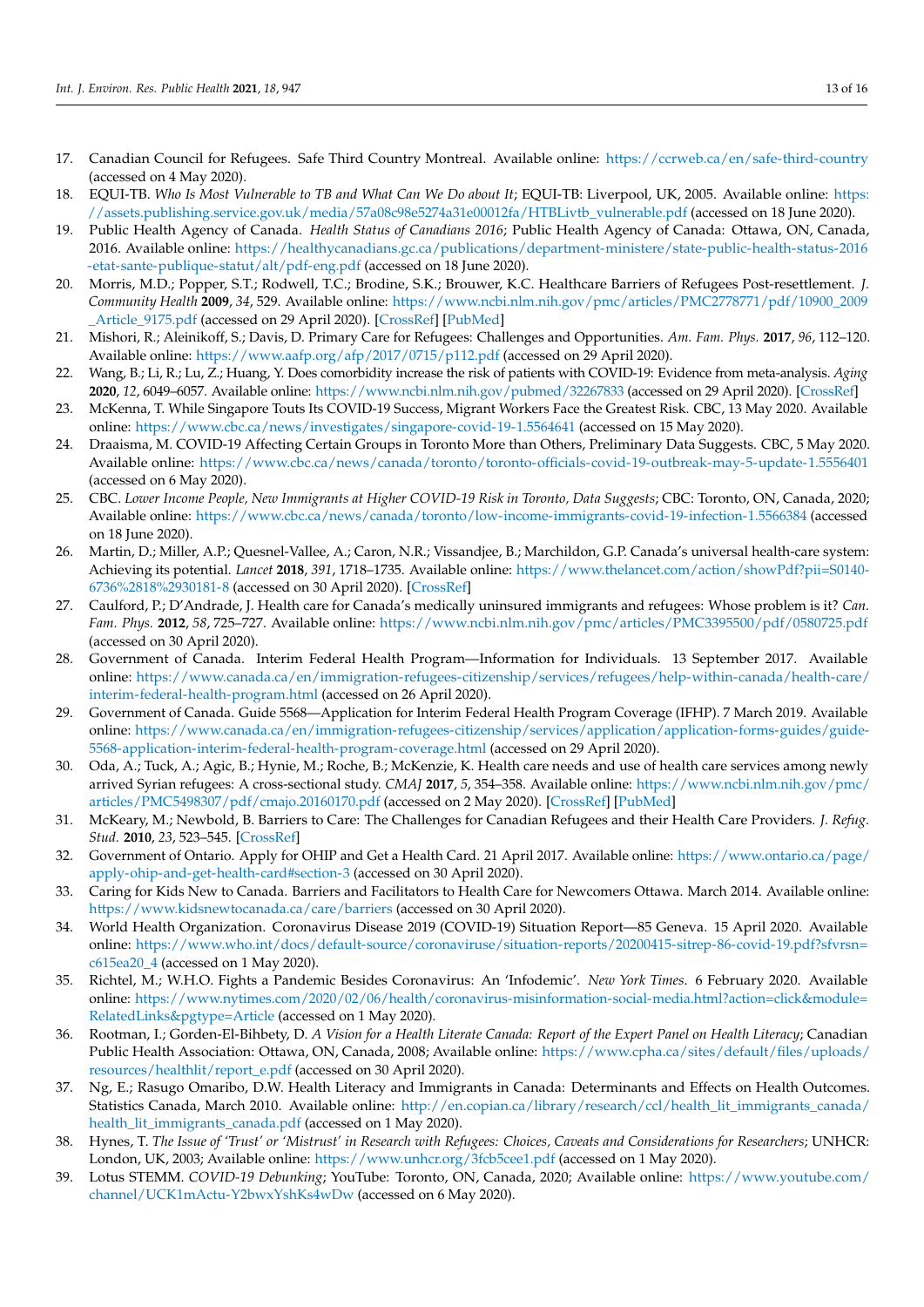- <span id="page-13-0"></span>40. Nguyen, A. Are CERB Payments Getting Lost in Translation? Ricochet, 24 April 2020. Available online: [https://ricochet.media/](https://ricochet.media/en/3062/are-cerb-payments-getting-lost-in-translation) [en/3062/are-cerb-payments-getting-lost-in-translation](https://ricochet.media/en/3062/are-cerb-payments-getting-lost-in-translation) (accessed on 6 May 2020).
- <span id="page-13-1"></span>41. Limaye, R.J.; Sauer, M.; Ali, J.; Bernstein, J.; Wahl, B.; Barnhill, A.; Labrique, A. Building trust while influencing online COVID-19 content in the social media world. *Lancet* **2020**, *2*, e277–e278. [\[CrossRef\]](http://doi.org/10.1016/S2589-7500(20)30084-4)
- <span id="page-13-2"></span>42. WhatsApp. Keeping WhatsApp Personal and Private. 7 April 2020. Available online: <https://blog.whatsapp.com/> (accessed on 2 May 2020).
- <span id="page-13-3"></span>43. World Health Organization. *Shortage of Personal Protective Equipment Endangering Health Workers Worldwide*; World Health Organization: Geneva, Switzerland, 2020; Available online: [https://www.who.int/news-room/detail/03-03-2020-shortage-of](https://www.who.int/news-room/detail/03-03-2020-shortage-of-personal-protective-equipment-endangering-health-workers-worldwide)[personal-protective-equipment-endangering-health-workers-worldwide](https://www.who.int/news-room/detail/03-03-2020-shortage-of-personal-protective-equipment-endangering-health-workers-worldwide) (accessed on 30 April 2020).
- <span id="page-13-4"></span>44. Treble, P.; Gregory, S. A Heat Map of Coronavirus Cases in Canada. Maclean's. Available online: [https://www.macleans.ca/](https://www.macleans.ca/news/a-heat-map-of-coronavirus-cases-in-canada/) [news/a-heat-map-of-coronavirus-cases-in-canada/](https://www.macleans.ca/news/a-heat-map-of-coronavirus-cases-in-canada/) (accessed on 2 May 2020).
- <span id="page-13-5"></span>45. Walmsley, D. *Canada Needs a Lot More Virus Testing. So Where Is It*; The Globe and Mail: Toronto, ON, Canada, 2020; Available online: <https://www.theglobeandmail.com/opinion/editorials/article-canada-needs-a-lot-more-virus-testing-so-where-is-it/> (accessed on 2 May 2020).
- <span id="page-13-6"></span>46. Tasker, J.P. Canada's Top Doctor Says Non-Medical Masks Can Help Stop the Spread of COVID-19. CBC, 6 April 2020. Available online: <https://www.cbc.ca/news/politics/non-medical-masks-covid-19-spread-1.5523321> (accessed on 30 April 2020).
- <span id="page-13-7"></span>47. CDC. *Use of Cloth Face Coverings to Help Slow the Spread of COVID-19*; CDC: Atlanta, GA, USA, 2020. Available online: [https:](https://www.cdc.gov/coronavirus/2019-ncov/prevent-getting-sick/diy-cloth-face-coverings.html) [//www.cdc.gov/coronavirus/2019-ncov/prevent-getting-sick/diy-cloth-face-coverings.html](https://www.cdc.gov/coronavirus/2019-ncov/prevent-getting-sick/diy-cloth-face-coverings.html) (accessed on 2 May 2020).
- <span id="page-13-8"></span>48. CPHA. *What Are the Social Determinants of Health*; CPHA: Ottawa, ON, Canada, 2005; Available online: [https://www.cpha.ca/](https://www.cpha.ca/what-are-social-determinants-health) [what-are-social-determinants-health](https://www.cpha.ca/what-are-social-determinants-health) (accessed on 3 May 2020).
- <span id="page-13-9"></span>49. Mikkonen, J.; Raphael, D. *Social Determinants of Health: The Canadian Facts*; York University School of Health Policy and Management: Toronto, ON, Canada, 2010; Available online: [https://www.thecanadianfacts.org/The\\_Canadian\\_Facts.pdf](https://www.thecanadianfacts.org/The_Canadian_Facts.pdf) (accessed on 3 May 2020).
- <span id="page-13-10"></span>50. C.D. Howe Institute. Business Cycle Council. C.D. Howe Institute. Available online: [https://www.cdhowe.org/council/](https://www.cdhowe.org/council/business-cycle-council) [business-cycle-council](https://www.cdhowe.org/council/business-cycle-council) (accessed on 4 May 2020).
- <span id="page-13-11"></span>51. Hindle, T. Job Postings Plummet in March, Slide Continues in April. In Proceedings of the Conference Board of Canada, Ottawa, ON, Canada, 27 April 2020; Available online: [https://www.conferenceboard.ca/insights/blogs/job-postings-plummet-in-march](https://www.conferenceboard.ca/insights/blogs/job-postings-plummet-in-march-slide-continues-in-april)[slide-continues-in-april](https://www.conferenceboard.ca/insights/blogs/job-postings-plummet-in-march-slide-continues-in-april) (accessed on 4 May 2020).
- <span id="page-13-12"></span>52. CEIC. Canada Unemployment Rate. CEIC, 9 April 2020. Available online: [https://www.ceicdata.com/en/indicator/canada/](https://www.ceicdata.com/en/indicator/canada/unemployment-rate) [unemployment-rate](https://www.ceicdata.com/en/indicator/canada/unemployment-rate) (accessed on 4 May 2020).
- <span id="page-13-13"></span>53. Mask, J. Consequences of Immigrating During a Recession: Evidence from the US Refugee Resettlement Program. MPRA, 16 August 2018. Available online: [https://mpra.ub.uni-muenchen.de/88492/1/MPRA\\_paper\\_88492.pdf](https://mpra.ub.uni-muenchen.de/88492/1/MPRA_paper_88492.pdf) (accessed on 4 May 2020).
- <span id="page-13-14"></span>54. Government of Canada. *Government Introduces Canada Emergency Response Benefit to Help Workers and Businesses*; Government of Canada: Ottawa, ON, Canada, 2020. Available online: [https://www.canada.ca/en/department-finance/news/2020/03/](https://www.canada.ca/en/department-finance/news/2020/03/introduces-canada-emergency-response-benefit-to-help-workers-and-businesses.html) [introduces-canada-emergency-response-benefit-to-help-workers-and-businesses.html](https://www.canada.ca/en/department-finance/news/2020/03/introduces-canada-emergency-response-benefit-to-help-workers-and-businesses.html) (accessed on 2 May 2020).
- <span id="page-13-15"></span>55. Government of Canada. *Canada Emergency Response Benefit (CERB): Who Can Apply*; Government of Canada: Ottawa, ON, Canada, 2020. Available online: [https://www.canada.ca/en/revenue-agency/services/benefits/apply-for-cerb-with-cra/who-apply.](https://www.canada.ca/en/revenue-agency/services/benefits/apply-for-cerb-with-cra/who-apply.html) [html](https://www.canada.ca/en/revenue-agency/services/benefits/apply-for-cerb-with-cra/who-apply.html) (accessed on 3 May 2020).
- <span id="page-13-16"></span>56. Steps to Justice. *I Don't Have Permanent Status in Canada. Will I Qualify for the Canada Emergency Response Benefit (CERB)*; Steps to Justice: Toronto, ON, Canada, 2020; Available online: [https://stepstojustice.ca/questions/covid-19/i-don%E2%80%99t-have](https://stepstojustice.ca/questions/covid-19/i-don%E2%80%99t-have-permanent-status-canada-will-i-qualify-canada-emergency-response)[permanent-status-canada-will-i-qualify-canada-emergency-response](https://stepstojustice.ca/questions/covid-19/i-don%E2%80%99t-have-permanent-status-canada-will-i-qualify-canada-emergency-response) (accessed on 3 May 2020).
- <span id="page-13-17"></span>57. Government of Canada. *Questions and Answers on the Canada Emergency Response Benefit*; Government of Canada: Ottawa, ON, Canada, 2020; Available online: <https://www.canada.ca/en/services/benefits/ei/cerb-application/questions.html> (accessed on 3 May 2020).
- <span id="page-13-18"></span>58. Harris, K. *Nearly 6 Million People Have Applied for COVID-19 Emergency Benefits*; CBC: Toronto, ON, USA, 13 April 2020; Available online: <https://www.cbc.ca/news/politics/covid19-benefits-cerb-1.5530722> (accessed on 3 May 2020).
- <span id="page-13-19"></span>59. Yssaad, L. *The Immigrant Labour Force Analysis Series*; Ministry of Industry: Ottawa, ON, Canada, 2012. Available online: <https://www150.statcan.gc.ca/n1/en/pub/71-606-x/71-606-x2012006-eng.pdf?st=0eYm8aVe> (accessed on 6 May 2020).
- <span id="page-13-20"></span>60. Cullen, C.; Everson, K. Canadians Who Don't Qualify for CERB Are Getting It Anyway—And Could Face Consequences. CBC, 1 May 2020. Available online: <https://www.cbc.ca/news/politics/cerb-covid-pandemic-coronavirus-1.5552436> (accessed on 6 May 2020).
- <span id="page-13-21"></span>61. Prosper Canada Centre. *Financial Literacy and Newcomers to Canada*; Prosper Canada Centre: Toronto, ON, Canada, November 2015; Available online: [https://prospercanada.org/getattachment/3ff26769-c2d4-4d9e-82e9-f56467e4eb31/Financial-Literacy](https://prospercanada.org/getattachment/3ff26769-c2d4-4d9e-82e9-f56467e4eb31/Financial-Literacy-and-Newcomers-to-Canada.aspx)[and-Newcomers-to-Canada.aspx](https://prospercanada.org/getattachment/3ff26769-c2d4-4d9e-82e9-f56467e4eb31/Financial-Literacy-and-Newcomers-to-Canada.aspx) (accessed on 6 May 2020).
- <span id="page-13-22"></span>62. Houle, R. *Results from the 2016 Census: Syrian Refugees Who Resettled in Canada in 2015 and 2016*; Statistics Canada: Ottawa, ON, USA, 12 February 2019. Available online: <https://www150.statcan.gc.ca/n1/pub/75-006-x/2019001/article/00001-eng.htm> (accessed on 6 May 2020).
- <span id="page-13-23"></span>63. Canadian Council for Refugees. Did You Know . . . ? Facts about Refugees and Refugee Claimants in Canada. Canadian Council for Refugees. Available online: <https://ccrweb.ca/en/myths-facts> (accessed on 6 May 2020).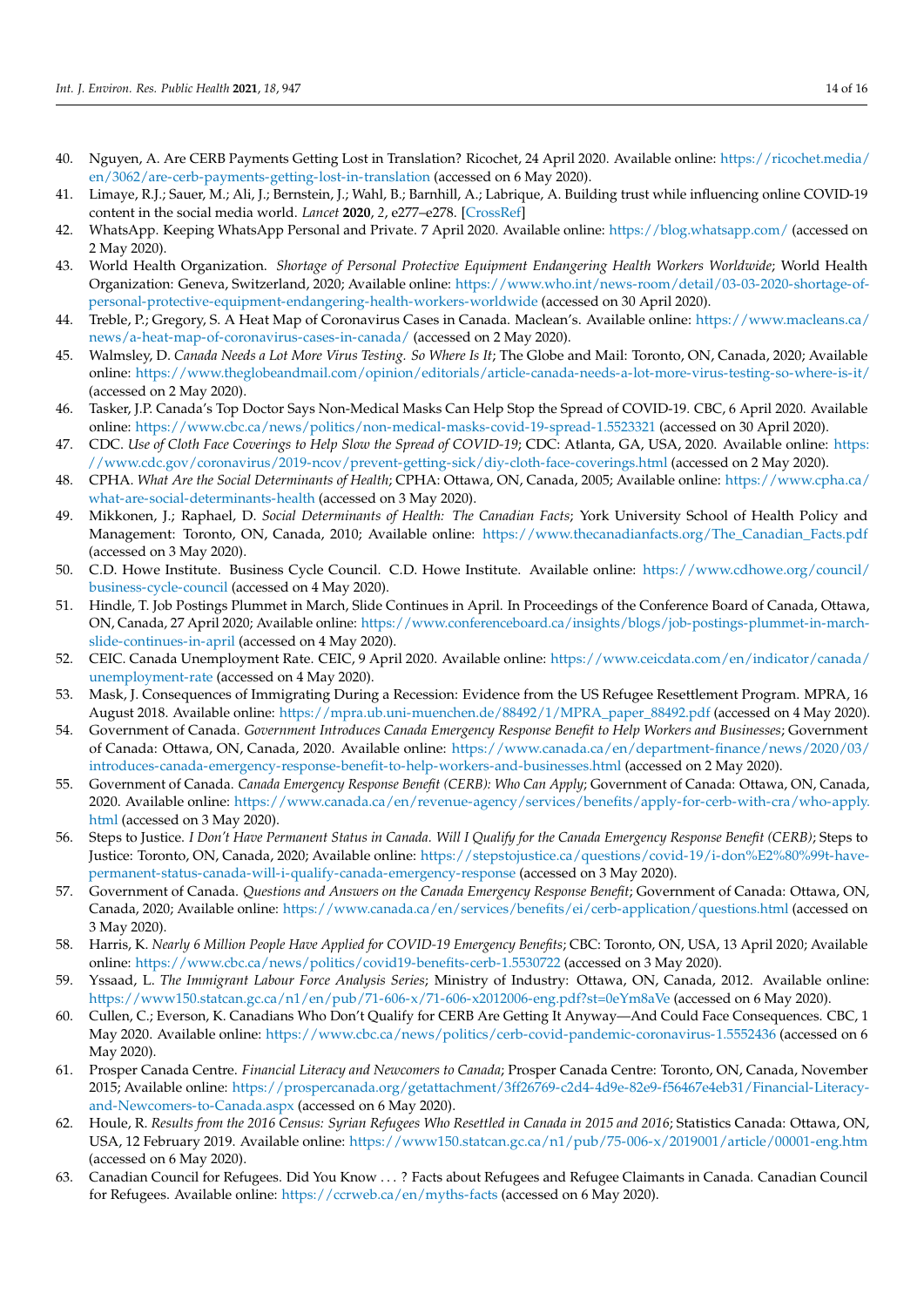- <span id="page-14-0"></span>64. Young, L. Timeline: How Canada Has Changed Since Coronavirus Was Declared a Pandemic. *Global News*. 11 April 2020. Available online: <https://globalnews.ca/news/6800118/pandemic-one-month-timeline/> (accessed on 11 April 2020).
- <span id="page-14-1"></span>65. Cerna, L. Refugee Education: Integration Models and Practices in OECD Countries. OECD Working Papers. 13 May 2019. Available online: [http://www.oecd.org/officialdocuments/publicdisplaydocumentpdf/?cote=EDU/WKP\(2019\)11&docLanguage=En](http://www.oecd.org/officialdocuments/publicdisplaydocumentpdf/?cote=EDU/WKP(2019)11&docLanguage=En) (accessed on 13 April 2020).
- <span id="page-14-2"></span>66. Manitoba Education. *Life after War: Education as a Healing Process for Refugee and War Affected Children*; Manitoba Education: Winnipeg, MB, Canada, 2012. Available online: [https://www.edu.gov.mb.ca/k12/docs/support/law/full\\_doc.pdf](https://www.edu.gov.mb.ca/k12/docs/support/law/full_doc.pdf) (accessed on 12 April 2020).
- <span id="page-14-3"></span>67. Moumné, R.; Sakai, L.; Rondin, E.; Pearson, C. *Protecting the Right to Education for Refugees*; UNESCO: Paris, France, 2017; Available online: <https://unesdoc.unesco.org/ark:/48223/pf0000251076/PDF/251076eng.pdf.multi> (accessed on 11 April 2020).
- <span id="page-14-4"></span>68. General Comment No. 13: The Right to Education (Article 13) (1999). OHCHR, 8 December 1999. Available online: [https://www.](https://www.ohchr.org/EN/Issues/Education/Training/Compilation/Pages/d)GeneralCommentNo13Therighttoeducation(article13)(1999).aspx) [ohchr.org/EN/Issues/Education/Training/Compilation/Pages/d\)GeneralCommentNo13Therighttoeducation\(article13\)\(19](https://www.ohchr.org/EN/Issues/Education/Training/Compilation/Pages/d)GeneralCommentNo13Therighttoeducation(article13)(1999).aspx) [99\).aspx](https://www.ohchr.org/EN/Issues/Education/Training/Compilation/Pages/d)GeneralCommentNo13Therighttoeducation(article13)(1999).aspx) (accessed on 11 April 2020).
- <span id="page-14-5"></span>69. Peel District School Board. *A Community Of Care: Peel District School Board's Learning and Support Plan*; Peel District School Board: Geneva, Switzerland, 17 April 2020; Available online: [http://www.peelschools.org/parents/student-health/](http://www.peelschools.org/parents/student-health/coronavirus/Documents/A%20Community%20of%20Care%20-%20Peel%20District%20School%20Board%20Learning%20and%20Support%20Plan%20for%20Families.pdf) [coronavirus/Documents/A%20Community%20of%20Care%20-%20Peel%20District%20School%20Board%20Learning%20](http://www.peelschools.org/parents/student-health/coronavirus/Documents/A%20Community%20of%20Care%20-%20Peel%20District%20School%20Board%20Learning%20and%20Support%20Plan%20for%20Families.pdf) [and%20Support%20Plan%20for%20Families.pdf](http://www.peelschools.org/parents/student-health/coronavirus/Documents/A%20Community%20of%20Care%20-%20Peel%20District%20School%20Board%20Learning%20and%20Support%20Plan%20for%20Families.pdf) (accessed on 13 April 2020).
- <span id="page-14-6"></span>70. Rushowy, K. *Ontario School Boards 'Moving Mountains' to Start Teaching Students Online during COVID-19 Lockdown*; Queen's Park Bureau: Toronto, ON, Canada, 2020; Available online: [https://www.thestar.com/news/canada/2020/04/05/ontario-school](https://www.thestar.com/news/canada/2020/04/05/ontario-school-boards-moving-mountains-to-start-teaching-students-online-during-covid-19-lockdown.html)[boards-moving-mountains-to-start-teaching-students-online-during-covid-19-lockdown.html](https://www.thestar.com/news/canada/2020/04/05/ontario-school-boards-moving-mountains-to-start-teaching-students-online-during-covid-19-lockdown.html) (accessed on 14 April 2020).
- <span id="page-14-7"></span>71. BC Ministry of Education. *Frequently Asked Questions (FAQs) on Continuity of Learning*; British Columbia Ministry of Education: Victoria, BC, Canada, 13 April 2020. Available online: [https://www2.gov.bc.ca/assets/gov/education/administration/](https://www2.gov.bc.ca/assets/gov/education/administration/kindergarten-to-grade-12/safe-caring-orderly/bc-ministry-of-education-questions-and-answers-continuity-of-learning-k-12-education_system.pdf) [kindergarten-to-grade-12/safe-caring-orderly/bc-ministry-of-education-questions-and-answers-continuity-of-learning-k-12](https://www2.gov.bc.ca/assets/gov/education/administration/kindergarten-to-grade-12/safe-caring-orderly/bc-ministry-of-education-questions-and-answers-continuity-of-learning-k-12-education_system.pdf) [-education\\_system.pdf](https://www2.gov.bc.ca/assets/gov/education/administration/kindergarten-to-grade-12/safe-caring-orderly/bc-ministry-of-education-questions-and-answers-continuity-of-learning-k-12-education_system.pdf) (accessed on 13 April 2020).
- <span id="page-14-8"></span>72. UNHCR. *2012–2016 Education Strategy*; UNHCR: Geneva, Switzerland, 2012; Available online: [https://www.unhcr.org/](https://www.unhcr.org/protection/operations/5149ba349/unhcr-education-strategy-2012-2016.html) [protection/operations/5149ba349/unhcr-education-strategy-2012-2016.html](https://www.unhcr.org/protection/operations/5149ba349/unhcr-education-strategy-2012-2016.html) (accessed on 11 April 2020).
- <span id="page-14-9"></span>73. CDC. Children Benefit When Parents Have Safe, Stable, Nurturing Relationships. CDC. Available online: [https://www.cdc.gov/](https://www.cdc.gov/violenceprevention/pdf/SSNRs-for-Parents.pdf) [violenceprevention/pdf/SSNRs-for-Parents.pdf](https://www.cdc.gov/violenceprevention/pdf/SSNRs-for-Parents.pdf) (accessed on 17 April 2020).
- <span id="page-14-10"></span>74. Government of Canada. *Why Does Canada Resettle Refugees?* Government of Canada: Ottawa, ON, Canada, 2020. Available online: <https://www.cic.gc.ca/english/helpcentre/answer.asp?qnum=097&top=11> (accessed on 17 April 2020).
- <span id="page-14-11"></span>75. Government of Canada. *Report on Plans and Priorities 2015–2016*; Government of Canada: Ottawa, ON, Canada, 2016. Available online: [https://www.canada.ca/en/immigration-refugees-citizenship/corporate/publications-manuals/report-plans](https://www.canada.ca/en/immigration-refugees-citizenship/corporate/publications-manuals/report-plans-priorities/2015-2016.html#a2.3.1)[priorities/2015-2016.html#a2.3.1](https://www.canada.ca/en/immigration-refugees-citizenship/corporate/publications-manuals/report-plans-priorities/2015-2016.html#a2.3.1) (accessed on 5 May 2020).
- <span id="page-14-12"></span>76. Hyndman, J. *Research Summary on Resettled Refugee Integration in Canada*; UNHCR: Toronto, ON, Canada, 2011; Available online: <https://www.unhcr.ca/wp-content/uploads/2014/10/RPT-2011-02-resettled-refugee-e.pdf> (accessed on 5 May 2020).
- <span id="page-14-13"></span>77. Hynie, M. Refugee Integration: Research and Policy. *Peace Confl. J. Peace Psychol.* **2018**, *24*, 265–276. [\[CrossRef\]](http://doi.org/10.1037/pac0000326)
- <span id="page-14-14"></span>78. CTV News Toronto. *Timeline: Emergency Orders Impacting Toronto and Ontario Amid the COVID-19 Pandemic*; CTV News: Toronto, ON, Canada, 2020; Available online: [https://toronto.ctvnews.ca/timeline-emergency-orders-impacting-toronto-and-ontario](https://toronto.ctvnews.ca/timeline-emergency-orders-impacting-toronto-and-ontario-amid-the-covid-19-pandemic-1.4881738)[amid-the-covid-19-pandemic-1.4881738](https://toronto.ctvnews.ca/timeline-emergency-orders-impacting-toronto-and-ontario-amid-the-covid-19-pandemic-1.4881738) (accessed on 5 May 2020).
- <span id="page-14-15"></span>79. Government of Canada. *Resettled Refugees—Monthly IRCC Updates*; Government of Canada: Ottawa, ON, Canada, 2018. Available online: <https://open.canada.ca/data/en/dataset/4a1b260a-7ac4-4985-80a0-603bfe4aec11#wb-auto-6> (accessed on 24 April 2020).
- <span id="page-14-16"></span>80. Goodall, C. *Shouting towards the Sky: The Role of Religious Individuals, Communities, Organisations and Institutions in Support for Refugees and Asylum Seekers*; UNHCR: Geneva, Switzerland, April 2015; Available online: <https://www.unhcr.org/554764b49.pdf> (accessed on 24 April 2020).
- <span id="page-14-17"></span>81. Izri, T. Keeping the Faith during COVID-19: How Churches Are Adapting in the Pandemic Winnipeg. *CTV News*. 3 May 2020. Available online: [https://winnipeg.ctvnews.ca/keeping-the-faith-during-covid-19-how-churches-are-adapting-in-the](https://winnipeg.ctvnews.ca/keeping-the-faith-during-covid-19-how-churches-are-adapting-in-the-pandemic-1.4923241)[pandemic-1.4923241](https://winnipeg.ctvnews.ca/keeping-the-faith-during-covid-19-how-churches-are-adapting-in-the-pandemic-1.4923241) (accessed on 5 May 2020).
- <span id="page-14-18"></span>82. Knope, J. *Toronto Mosques to Broadcast Call to Prayer during Ramadan Amid COVID-19 Restrictions*; CBC: Toronto, ON, Canada, 2020; Available online: <https://www.cbc.ca/news/canada/toronto/toronto-mosques-call-to-prayer-speaker-ramadan-1.5550122> (accessed on 5 May 2020).
- <span id="page-14-19"></span>83. Government of Northwest Territories. *Mental Health and Social Distancing*; Government of Northwest Territories: Yellowknife, NT, Canada, 23 April 2020. Available online: [https://www.hss.gov.nt.ca/en/services/coronavirus-disease-covid-19/mental-health](https://www.hss.gov.nt.ca/en/services/coronavirus-disease-covid-19/mental-health-and-social-distancing)[and-social-distancing](https://www.hss.gov.nt.ca/en/services/coronavirus-disease-covid-19/mental-health-and-social-distancing) (accessed on 5 May 2020).
- <span id="page-14-20"></span>84. CAMH. *Refugee Mental Health*; CAMH: Toronto, ON, Canada, 2015; Available online: [https://www.camh.ca/en/camh-news](https://www.camh.ca/en/camh-news-and-stories/refugee-mental-health)[and-stories/refugee-mental-health](https://www.camh.ca/en/camh-news-and-stories/refugee-mental-health) (accessed on 5 May 2020).
- <span id="page-14-21"></span>85. Bloomberg. *The Coronavirus Knows No Borders, Says World Health Organization*; Bloomberg: Geneva, Switzerland, 2020; Available online: [https://www.bloomberg.com/news/videos/2020-02-27/the-coronavirus-knows-no-borders-says-world-health](https://www.bloomberg.com/news/videos/2020-02-27/the-coronavirus-knows-no-borders-says-world-health-organization-video)[organization-video](https://www.bloomberg.com/news/videos/2020-02-27/the-coronavirus-knows-no-borders-says-world-health-organization-video) (accessed on 18 April 2020).